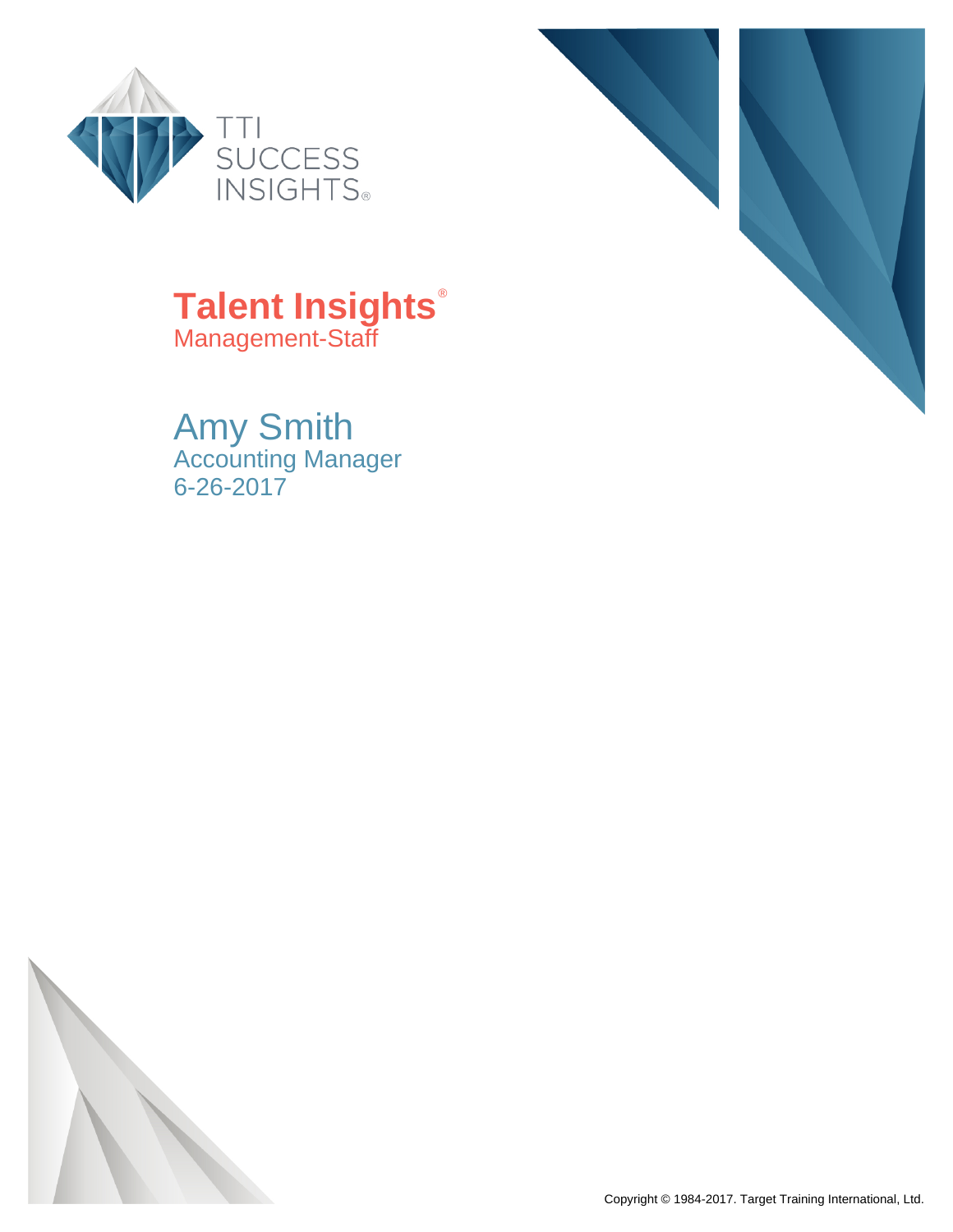



### Introduction Where Opportunity Meets Talent

The TTI Success Insights® Talent Insights Report was designed to increase the understanding of an individual's talents. The report provides insight to three distinct areas: behaviors, driving forces and the integration of these. Understanding strengths and weaknesses in these areas will lead to personal and professional development and a higher level of satisfaction.

**The following is an in-depth look at your personal talents in the three main sections:**

### **Behaviors**

This section of the report is designed to help you attain a greater knowledge of yourself as well as others. The ability to interact effectively with people may be the difference between success and failure in your work and personal life. Effective interaction starts with an accurate perception of oneself.

### Driving Forces

This section of the report provides information on the why of your actions, which with application and coaching, can tremendously impact your valuing of life. Once you know the motivations that drive your actions, you will immediately be able to understand the causes of conflict.

### Integrating Behaviors And Driving Forces

This section of the report will help you blend the how and the why of your actions. Once you can understand how your behaviors and driving forces blend together, your performance will be enhanced and you will experience an increase in satisfaction.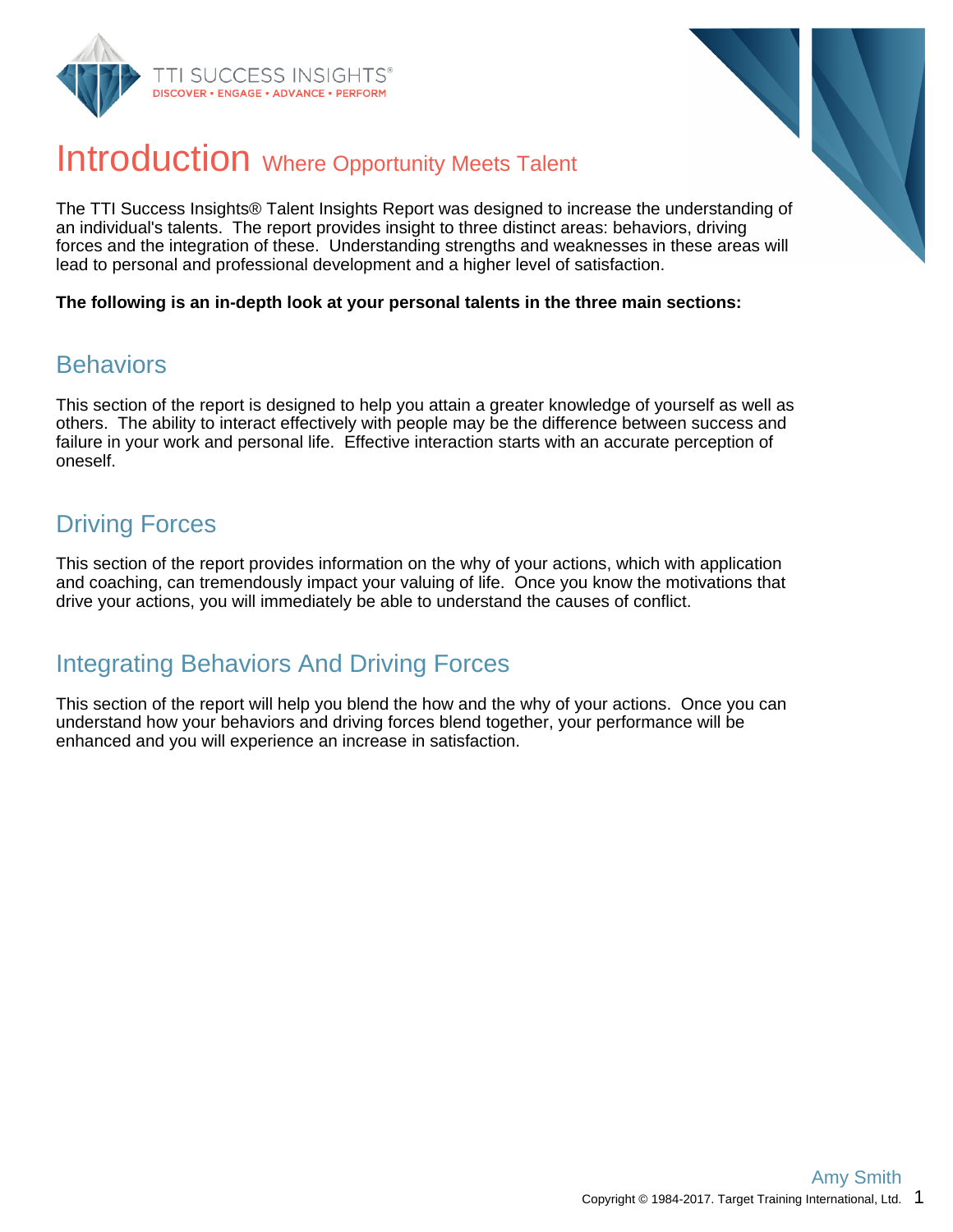



### Introduction Behaviors Section

#### **Behavioral research suggests that the most effective people are those who understand themselves, both their strengths and weaknesses, so they can develop strategies to meet the demands of their environment.**

A person's behavior is a necessary and integral part of who they are. In other words, much of our behavior comes from "nature" (inherent), and much comes from "nurture" (our upbringing). It is the universal language of "how we act," or our observable human behavior.

#### **In this report we are measuring four dimensions of normal behavior. They are:**

- How you respond to problems and challenges.  $\bullet$
- How you influence others to your point of view.  $\bullet$
- How you respond to the pace of the environment.  $\bullet$
- How you respond to rules and procedures set by others.  $\bullet$

This report analyzes behavioral style; that is, a person's manner of doing things. Is the report 100% true? Yes, no and maybe. We are only measuring behavior. We only report statements from areas of behavior in which tendencies are shown. To improve accuracy, feel free to make notes or edit the report regarding any statement from the report that may or may not apply, but only after checking with friends or colleagues to see if they agree.

> "All people exhibit all four behavioral factors in varying degrees of intensity." –W.M. Marston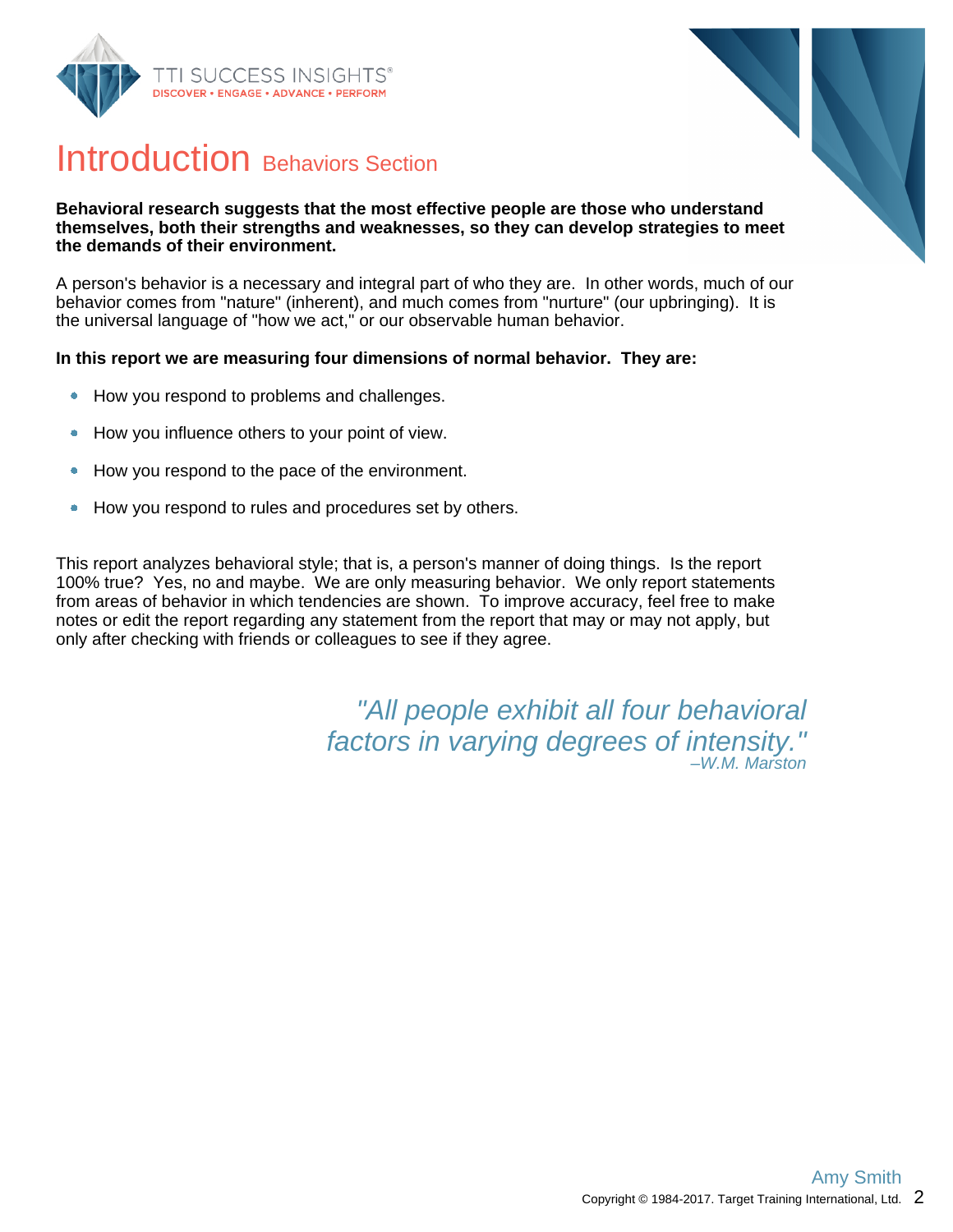

## General Characteristics

Based on Amy's responses, the report has selected general statements to provide a broad understanding of her work style. These statements identify the basic natural behavior that she brings to the job. That is, if left on her own, these statements identify HOW SHE WOULD CHOOSE TO DO THE JOB. Use the general characteristics to gain a better understanding of Amy's natural behavior.

Amy wants to be liked by fellow workers, as well as be recognized for doing quality work. Coworkers know that her projects will always be done correctly. She is adaptable. Because of high expectations of her own job performance, Amy may sometimes feel that other workers cannot perform up to her standards. She may be overly sensitive to criticism of her work. If you do comment on her work you had better be right, since she may not take criticism lightly. Amy can be sensitive about any comments regarding the quality of her work. She strives forward constantly to improvement in everything she does. She is alert and sensitive to her errors and mistakes. She constantly seeks to avoid errors in her work. She prefers that things be orderly and she will approach work in a systematic manner. Rules and procedures provide security for her job performance. Amy can devote all her energy to the job, and that offers security to her work situation. When Amy sees something that is wrong she wants to fix it. She is oriented toward achieving practical results. She likes to work behind the scene and be seen as someone who is organized and has her life in order.

Amy is the type of person who will accept challenges, and accept them seriously. She can be seen as a thinker whose intuitive talents can bring divergent ideas to the forefront. She, capable of making daily decisions routinely, usually becomes cautious about the bigger decisions; she wants to be absolutely certain her decision is correct. She tends to make her decisions after deliberation and gives weight to all the pros and cons. Amy is skilled at observing and collecting data on different subjects. If she has a real passion for a given subject, she will read and listen to all the available information on the subject. She likes to collect data for decision making and may collect so much it makes the decision harder. She uses data and facts to support the big decisions, because it makes her feel more confident that her decisions are correct. She has an acute awareness of social, economic and political implications of her decisions.





**32 64 48 74**

**36 66 48 68**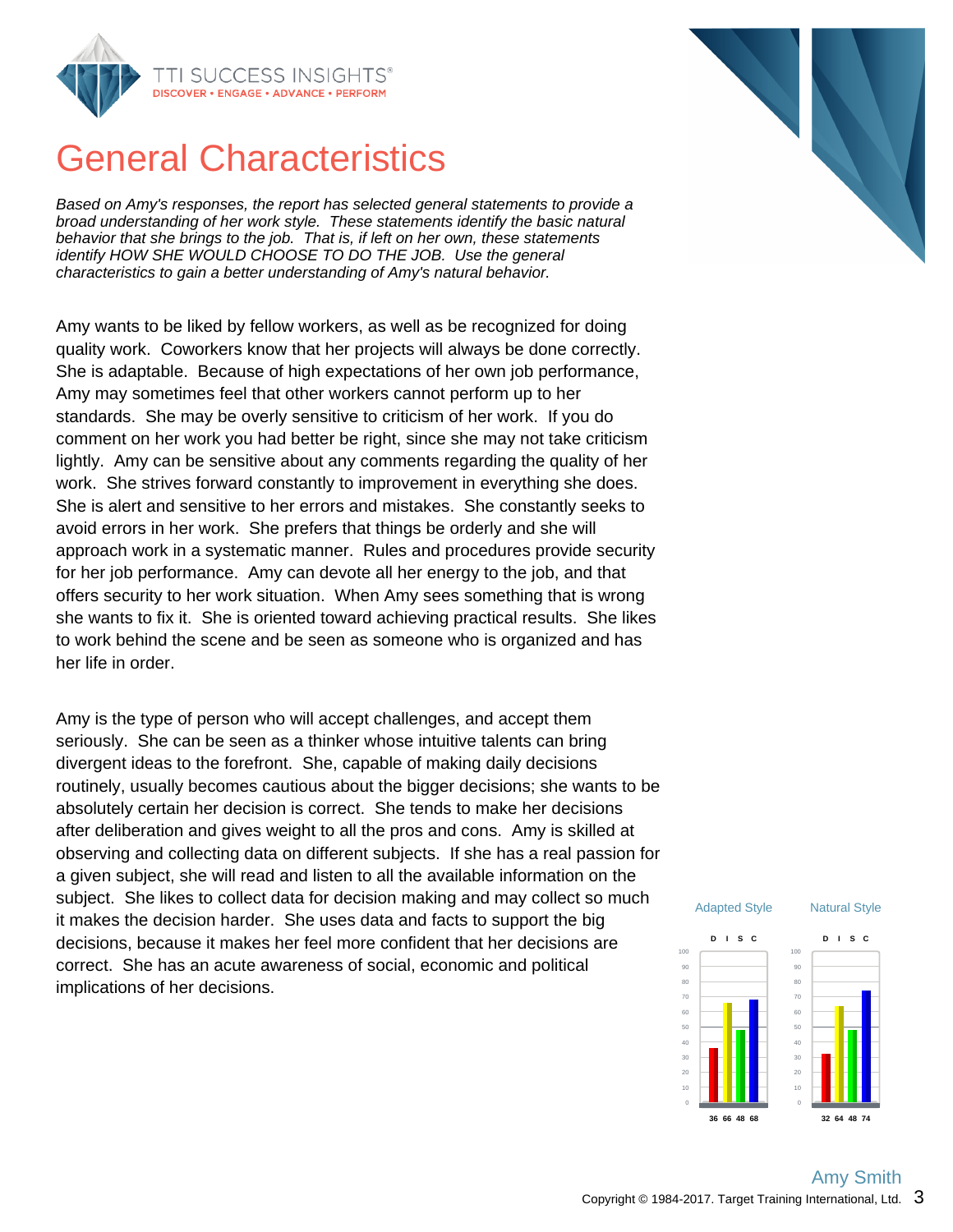



## **General Characteristics Continued**

Amy is usually slow to anger, but when "enough is enough" she may tend to explode. People will then have no doubt about her feelings. She likes to know what is expected of her in a working relationship, and have the duties and responsibilities of others who will be involved explained. Communication is accomplished best by well-defined avenues. She likes to ask questions to clarify the communications. She gathers data in order to be certain she is correct in her work, communications or decision making. She wants to establish good will with others and to influence them in a friendly and sociable manner. Amy is patient and persistent in her approach to achieving goals. She responds to challenges in a cooperative manner and wants the "team" to win without the need of a perceived "shining star." She is intuitive and is able to ask good questions in order to get the critical, complete information she seeks. Because Amy prefers logical information, she likes people who communicate all the facts in logical order. Random facts in a haphazard format tend to distract and annoy her. She enjoys analyzing the motives of others. This allows her to develop her intuitive skills.

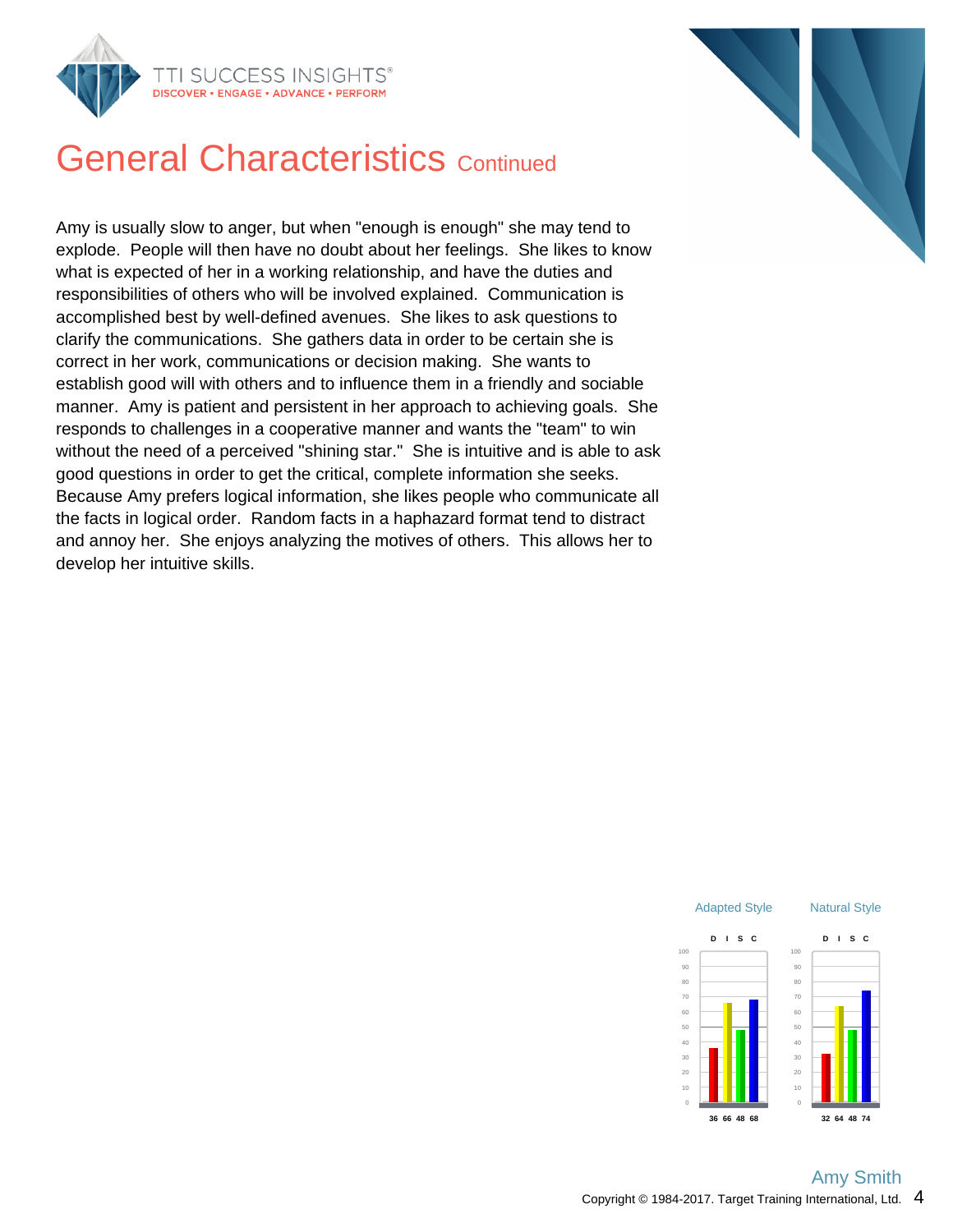

## Value to the Organization

This section of the report identifies the specific talents and behavior Amy brings to the job. By looking at these statements, one can identify her role in the organization. The organization can then develop a system to capitalize on her particular value and make her an integral part of the team.

- $\bullet$ Turns confrontation into positives.
- Proficient and skilled in her technical specialty.  $\bullet$
- Adaptable.  $\bullet$
- Conscientious and steady.  $\bullet$
- Cooperative member of the team.  $\bullet$
- Flexible.  $\bullet$
- $\bullet$ Always concerned about quality work.



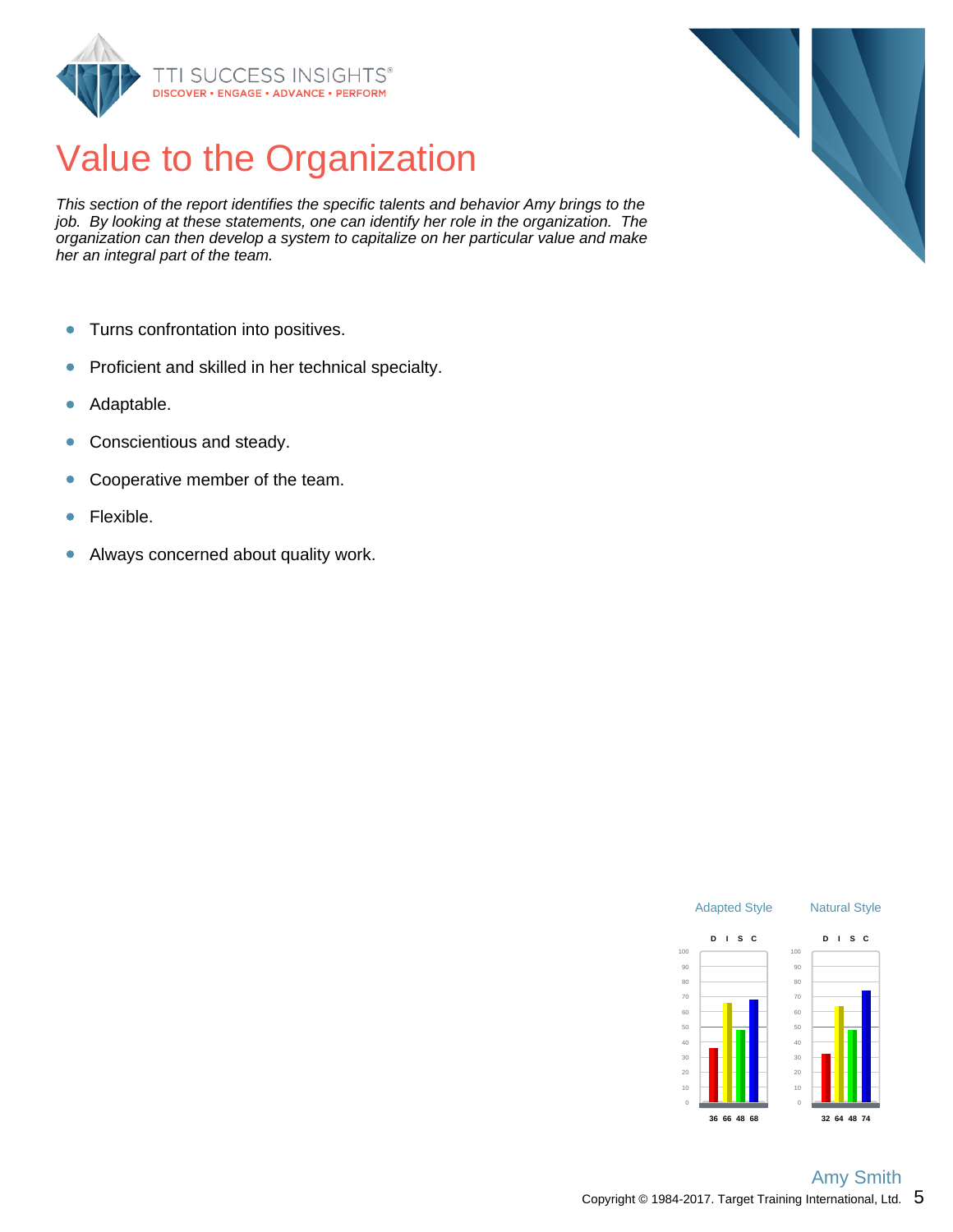

## Checklist for Communicating

Most people are aware of and sensitive to the ways with which they prefer to be communicated. Many people find this section to be extremely accurate and important for enhanced interpersonal communication. This page provides other people with a list of things to DO when communicating with Amy. Read each statement and identify the 3 or 4 statements which are most important to her. We recommend highlighting the most important "DO's" and provide a listing to those who communicate with Amy most frequently.

### Ways to Communicate

- $\Box$  Follow through, if you agree.
- $\Box$  Give her time to be thorough, when appropriate.
- $\Box$  Give her time to ask questions.
- $\Box$  Support your communications with correct facts and data.
- $\Box$  Give her time to verify reliability of your actions; be accurate, realistic.
- $\Box$  Provide solid, tangible, practical evidence.
- $\Box$  Support her principles; use a thoughtful approach; build your credibility by listing pros and cons to any suggestion you make.
- $\Box$  Give her time to verify reliability of your comments--be accurate and realistic.
- $\Box$  Prepare your "case" in advance.
- $\Box$  Make an organized presentation of your position, if you disagree.
- $\Box$  Take time to be sure that she is in agreement and understands what you said.



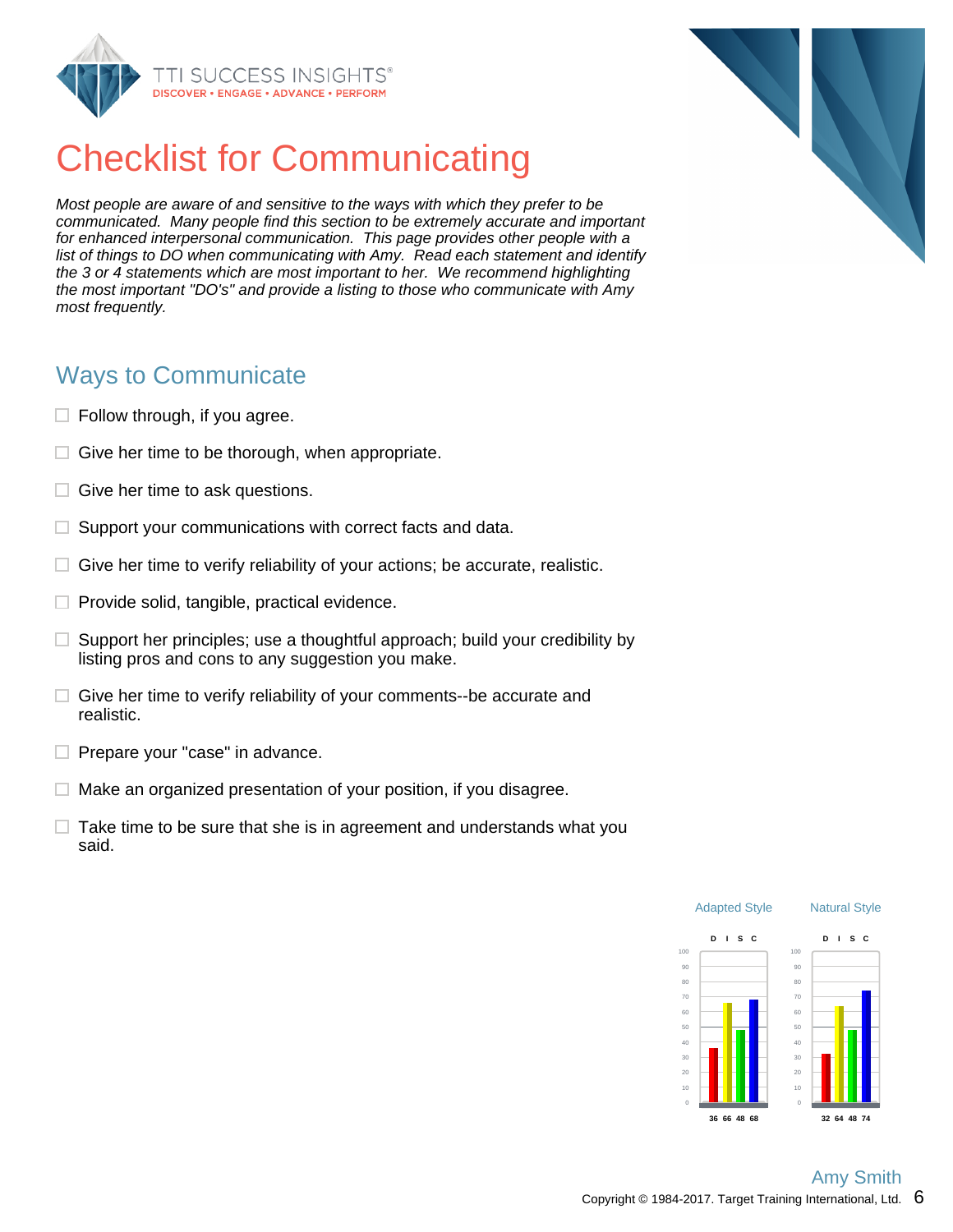

# **Checklist for Communicating Continued**

This section of the report is a list of things NOT to do while communicating with Amy. Review each statement with Amy and identify those methods of communication that result in frustration or reduced performance. By sharing this information, both parties can negotiate a communication system that is mutually agreeable.

### Ways **NOT** to Communicate

- $\Box$  Talk in a loud voice or use confrontation.
- $\Box$  Use gimmicks or clever, quick manipulations.
- Make statements about the quality of her work unless you can prove it. □.
- $\Box$ Be disorganized or messy.
- $\Box$ Make conflicting statements.
- $\Box$  Dillydally, or waste time.
- $\Box$  Talk to her when you're extremely angry.
- $\Box$  Threaten, cajole, wheedle, coax or whimper.
- $\Box$  Leave things to chance or luck.
- $\Box$  Be vague about what's expected of either of you; don't fail to follow through.
- $\Box$  Make promises you cannot deliver.



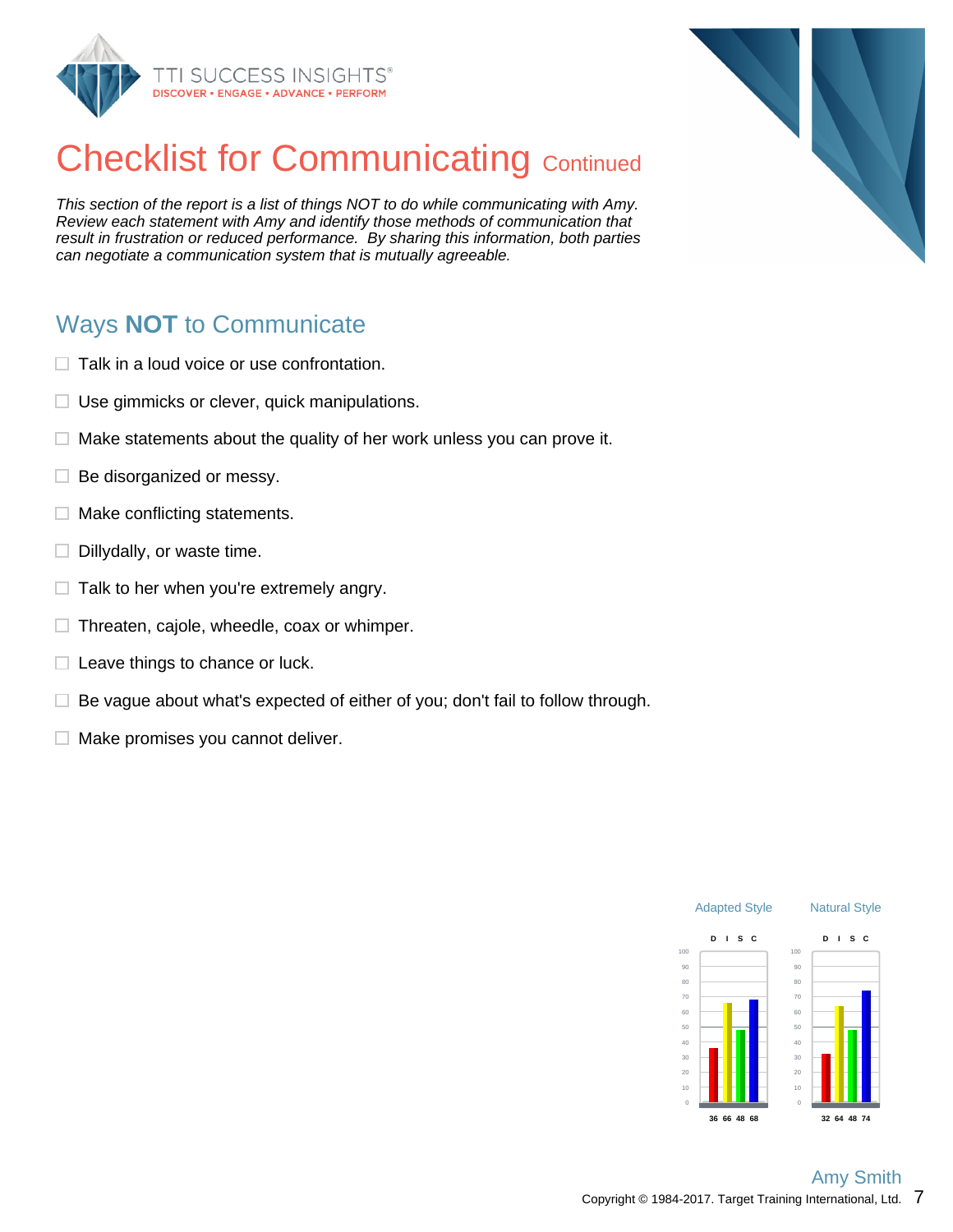



This section provides suggestions on methods which will improve Amy's communications with others. The tips include a brief description of typical people with whom she may interact. By adapting to the communication style desired by other people, Amy will become more effective in her communications with them. She may have to practice some flexibility in varying her communication style with others who may be different from herself. This flexibility and the ability to interpret the needs of others is the mark of a superior communicator.

#### **When communicating with a person who is dependent, neat, conservative, perfectionist, careful and compliant:**

- **Prepare your "case" in advance.**
- Stick to business.
- Be accurate and realistic.

#### **Factors that will create tension or dissatisfaction:**

- Being giddy, casual, informal, loud.
- **Pushing too hard or being unrealistic with** deadlines.
- Being disorganized or messy.

#### **When communicating with a person who is ambitious, forceful, decisive, strong-willed, independent and goal-oriented:**

- Be clear, specific, brief and to the point.
- Stick to business.
- Be prepared with support material in a well-organized "package."

#### **Factors that will create tension or dissatisfaction:**

- Talking about things that are not relevant to the issue.
- Leaving loopholes or cloudy issues.
- Appearing disorganized.

#### **When communicating with a person who is patient, predictable, reliable, steady, relaxed and modest:**

- Begin with a personal comment--break the ice.
- Present your case softly, nonthreateningly.
- Ask "how?" questions to draw their opinions.

#### **Factors that will create tension or dissatisfaction:**

- Rushing headlong into business.
- Being domineering or demanding.
- Forcing them to respond quickly to your objectives.

#### **When communicating with a person who is magnetic, enthusiastic, friendly, demonstrative and political:**

- Provide a warm and friendly environment.
- Don't deal with a lot of details (put them in writing).
- Ask "feeling" questions to draw their opinions or comments.

#### **Factors that will create tension or dissatisfaction:**

- Being curt, cold or tight-lipped.
- Controlling the conversation.
- Driving on facts and figures, alternatives, abstractions.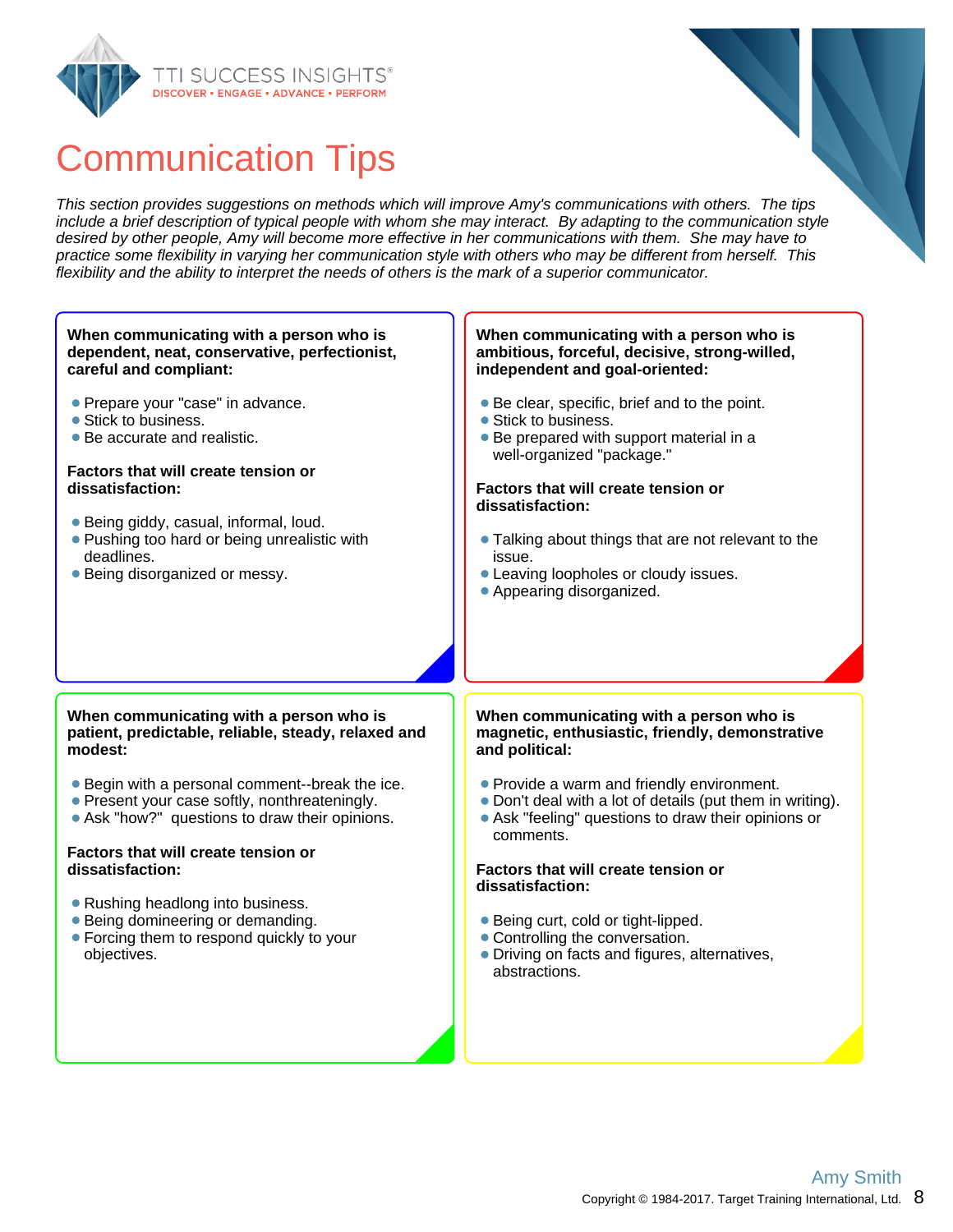

### **Perceptions** See Yourself as Others See You

A person's behavior and feelings may be quickly telegraphed to others. This section provides additional information on Amy's self-perception and how, under certain conditions, others may perceive her behavior. Understanding this section will empower Amy to project the image that will allow her to control the situation.

### Self-Perception

Amy usually sees herself as being:

- 
- Precise **Thorough**
- Moderate **Diplomatic**
- 
- Knowledgeable **Analytical** 
	-

### Others' Perception - Moderate

Under moderate pressure, tension, stress or fatigue, others may see her as being:

- Pessimistic **Picky** Picky
	-
- Worrisome  **Fussy**
- 

### Others' Perception - Extreme

Under extreme pressure, stress or fatigue, others may see her as being:

- Perfectionistic  **Hard-to-Please** 
	-

- 
- Strict **Defensive** Defensive



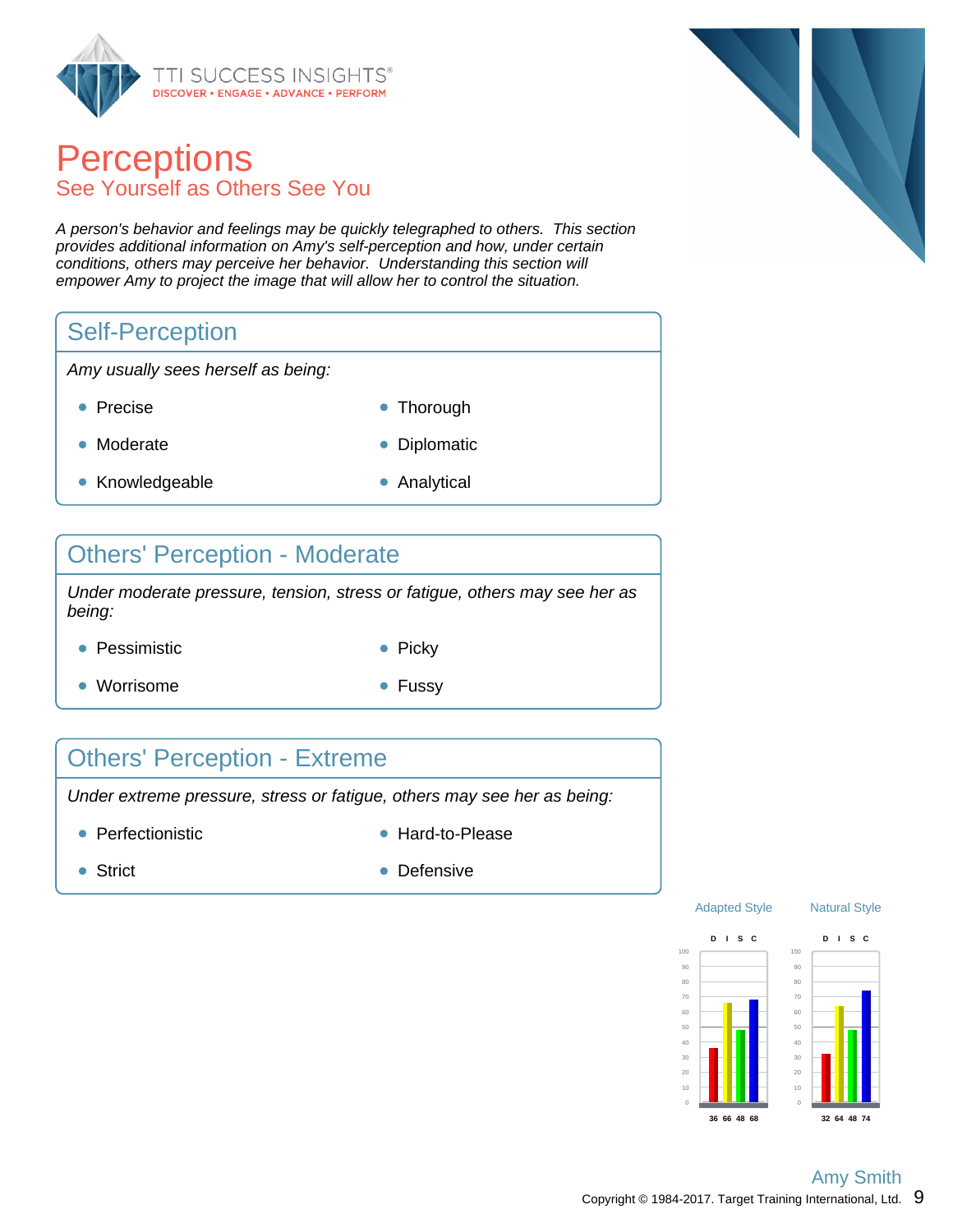

# The Absence of a Behavioral Factor

The absence of a behavioral factor may provide insight into situations or environments that may cause tension or stress. Based on research, we are able to identify situations that should be avoided or minimized in a person's day-to-day environment. By understanding the contribution of a low behavioral style, we are able to better articulate a person's talents and create environments where people can be more effective.

#### **Situations and circumstances to avoid or aspects needed within the environment in order to minimize behavioral stress.**

- Needs meeting and planning sessions with pre-disclosed agenda items in order to feel prepared.
- Needs a manager or work-team that has the ability to extract information  $\bullet$ as opposed to being required to volunteer information.
- Avoid work environments with a moving target as the only constant.

**Understanding that the need to adapt is unavoidable at times, below are tips for adapting to those with D above the energy line and/or tips for seeking environments that will be conducive to the low D.**

- Seek partnership when forced to make decisions that do not have a  $\bullet$ procedure or set precedence.
- Share feelings faster and more often.
- Seek an environment that allows for a humoristic approach to conflict situations.



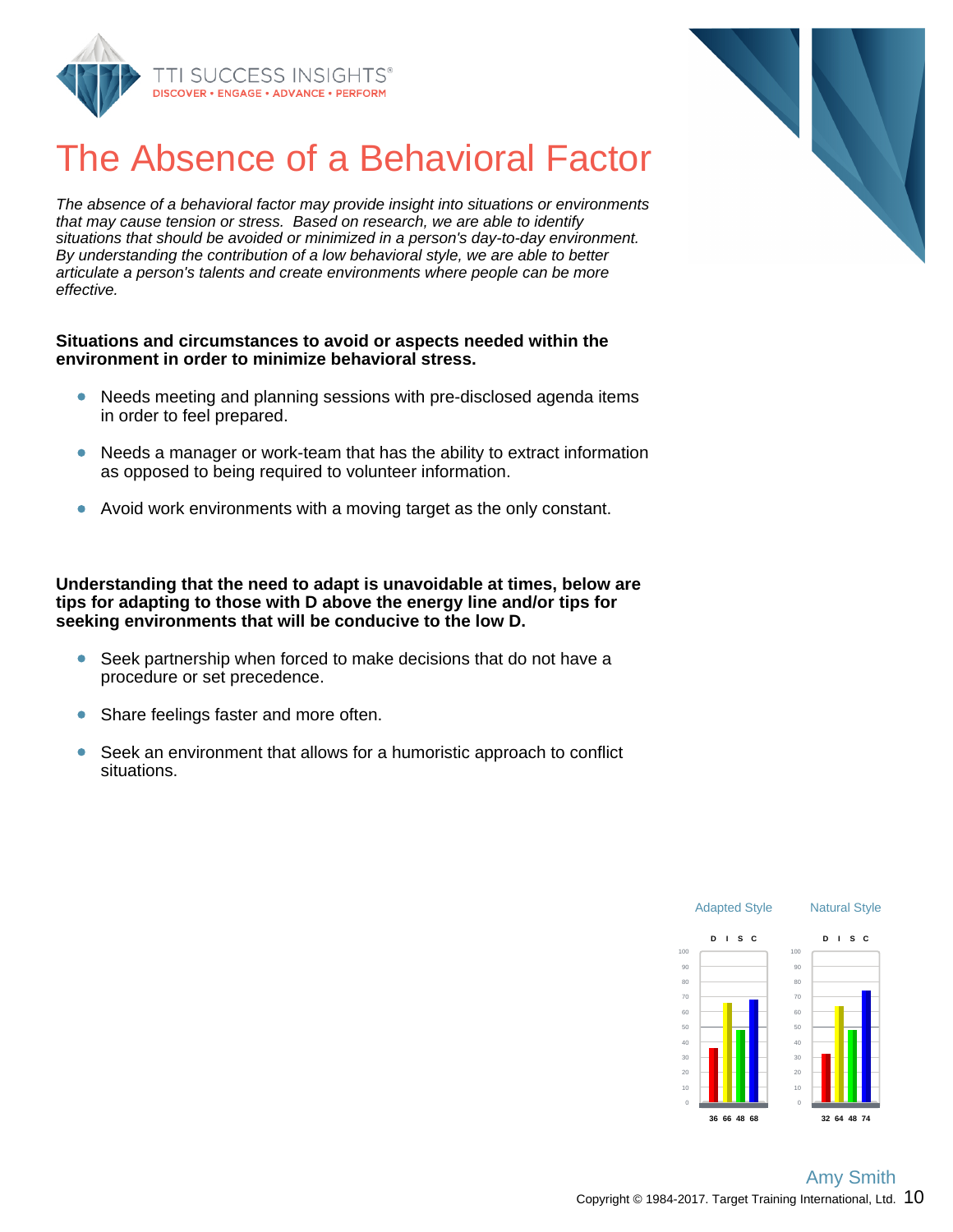

## **Descriptors**

Based on Amy's responses, the report has marked those words that describe her personal behavior. They describe how she solves problems and meets challenges, influences people, responds to the pace of the environment and how she responds to rules and procedures set by others.

| <b>Driving</b>   | Inspiring          | Relaxed           | Cautious                 |
|------------------|--------------------|-------------------|--------------------------|
| Ambitious        | Magnetic           | Passive           | Careful                  |
| Pioneering       | Enthusiastic       | Patient           | Exacting                 |
| Strong-Willed    | Persuasive         | Possessive        | Systematic               |
| Determined       | Convincing         | Predictable       | Accurate                 |
| Competitive      | <b>Poised</b>      | Consistent        | Open-Minded              |
| Decisive         | Optimistic         | Steady            | <b>Balanced Judgment</b> |
| Venturesome      | <b>Trusting</b>    | <b>Stable</b>     | <b>Diplomatic</b>        |
|                  |                    |                   |                          |
|                  |                    |                   |                          |
| <b>Dominance</b> | <b>Influencing</b> | <b>Steadiness</b> | <b>Compliance</b>        |
|                  |                    |                   |                          |
| Calculating      | Reflective         | <b>Mobile</b>     | Firm                     |
| Cooperative      | Factual            | Active            | Independent              |
| <b>Hesitant</b>  | Calculating        | <b>Restless</b>   | Self-Willed              |
| Cautious         | Skeptical          | Impatient         | Obstinate                |
| Agreeable        | Logical            | Pressure-Oriented | Unsystematic             |
| Modest           | Suspicious         | Eager             | Uninhibited              |
| Peaceful         | Matter-of-Fact     | Flexible          | Arbitrary                |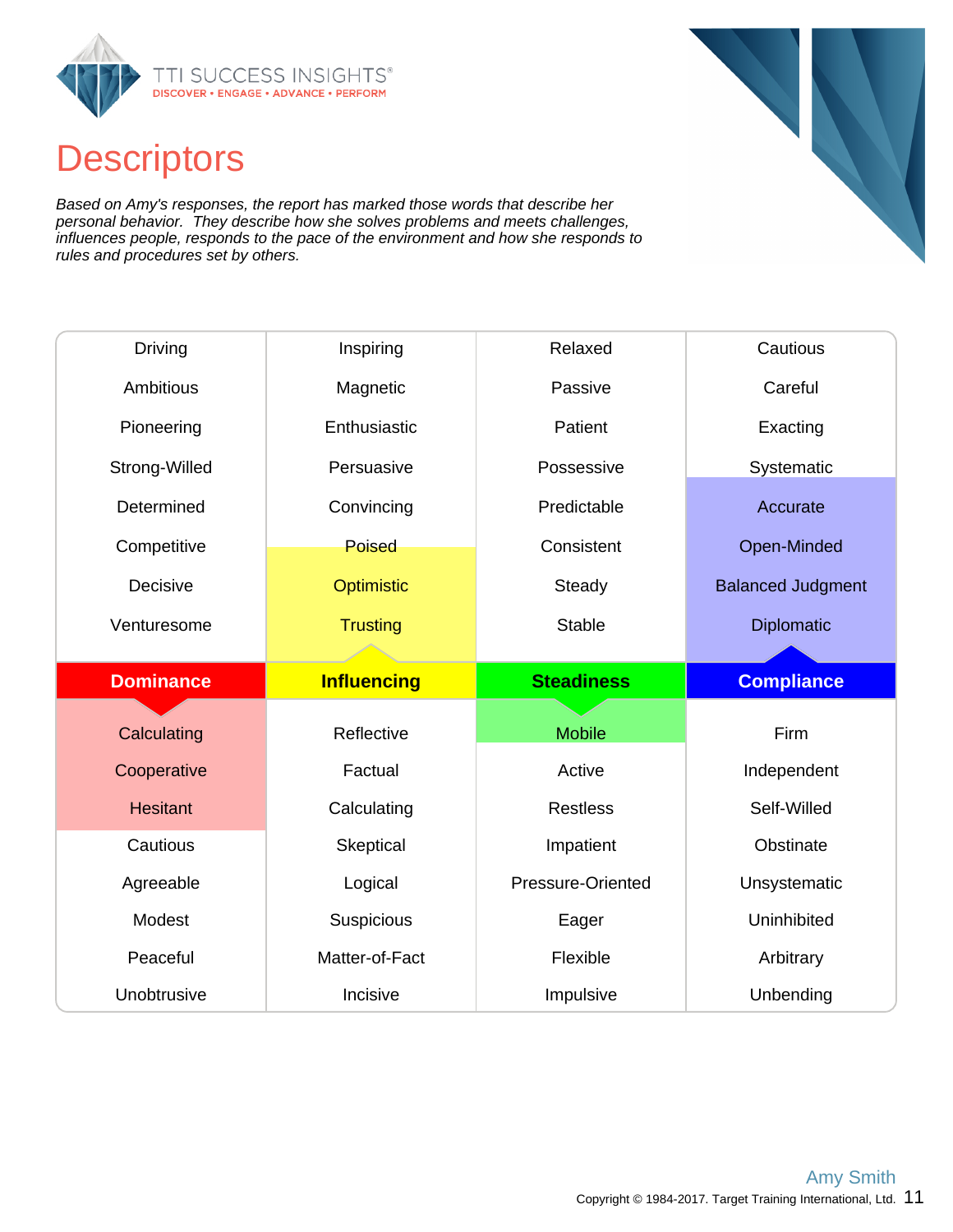

## Natural and Adapted Style

Amy's natural style of dealing with problems, people, pace of events and procedures may not always fit what the environment needs. This section will provide valuable information related to stress and the pressure to adapt to the environment.

### Problems - Challenges

**Natural Adapted**

Amy is cautious in her approach to problem solving and does not attempt to demand that her view, or opinion, be accepted at face value. Amy likes to solve problems within the framework of a team environment. She will look for a compromise as opposed to a win-lose situation.

### Amy sees no need to change her approach to solving problems or dealing with challenges in her

present environment.

### People - Contacts

| Amy is sociable and optimistic. She<br>is able to use an emotional appeal to<br>convince others of a certain<br>direction. She likes to be on a team<br>and may be the spokesman for the<br>team. She will trust others and likes<br>a positive environment in which to<br>relate. |
|------------------------------------------------------------------------------------------------------------------------------------------------------------------------------------------------------------------------------------------------------------------------------------|

#### **Natural Adapted**

Amy sees no need to change her approach to influencing others to her way of thinking. She sees her natural style to be what the environment is calling for.



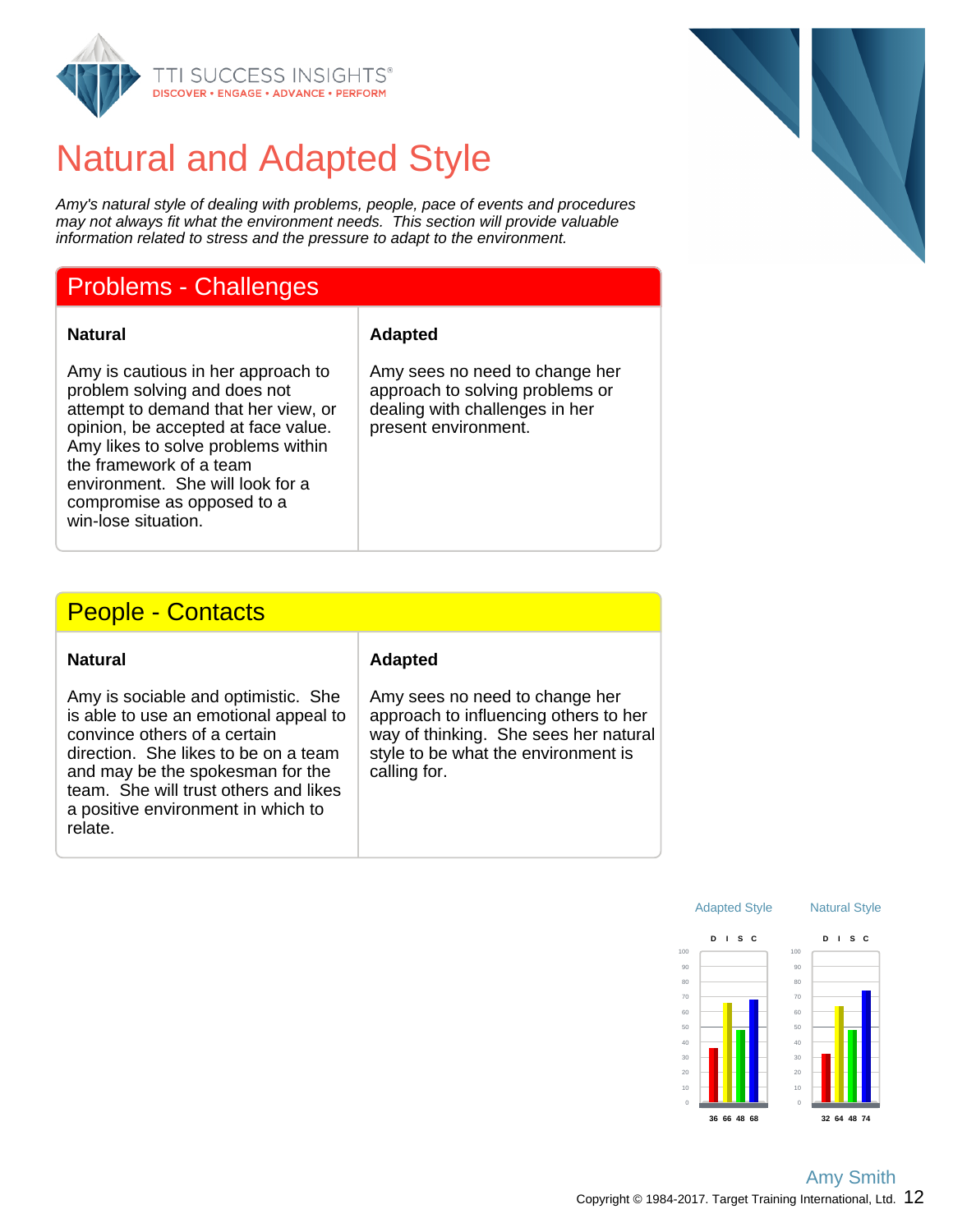

## **Natural and Adapted Style Continued**

### Pace - Consistency

**Natural Adapted** 

Amy likes mobility and the absence of routine does not traumatize her. She feels comfortable juggling different projects and is able to move from one project to another fairly easily.

Amy sees her natural activity style to be just what the environment needs. What you see is what you get for activity level and consistency. Sometimes she would like the world to slow down.

### Procedures - Constraints

#### **Natural Adapted**

Amy naturally is cautious and concerned for quality. She likes to be on a team that takes responsibility for the final product. She enjoys knowing the rules and can become upset when others fail to comply with the rules.

Amy shows little discomfort when comparing her basic (natural) style to her response to the environment (adapted) style. The difference is not significant and Amy sees little or no need to change her response to the environment.



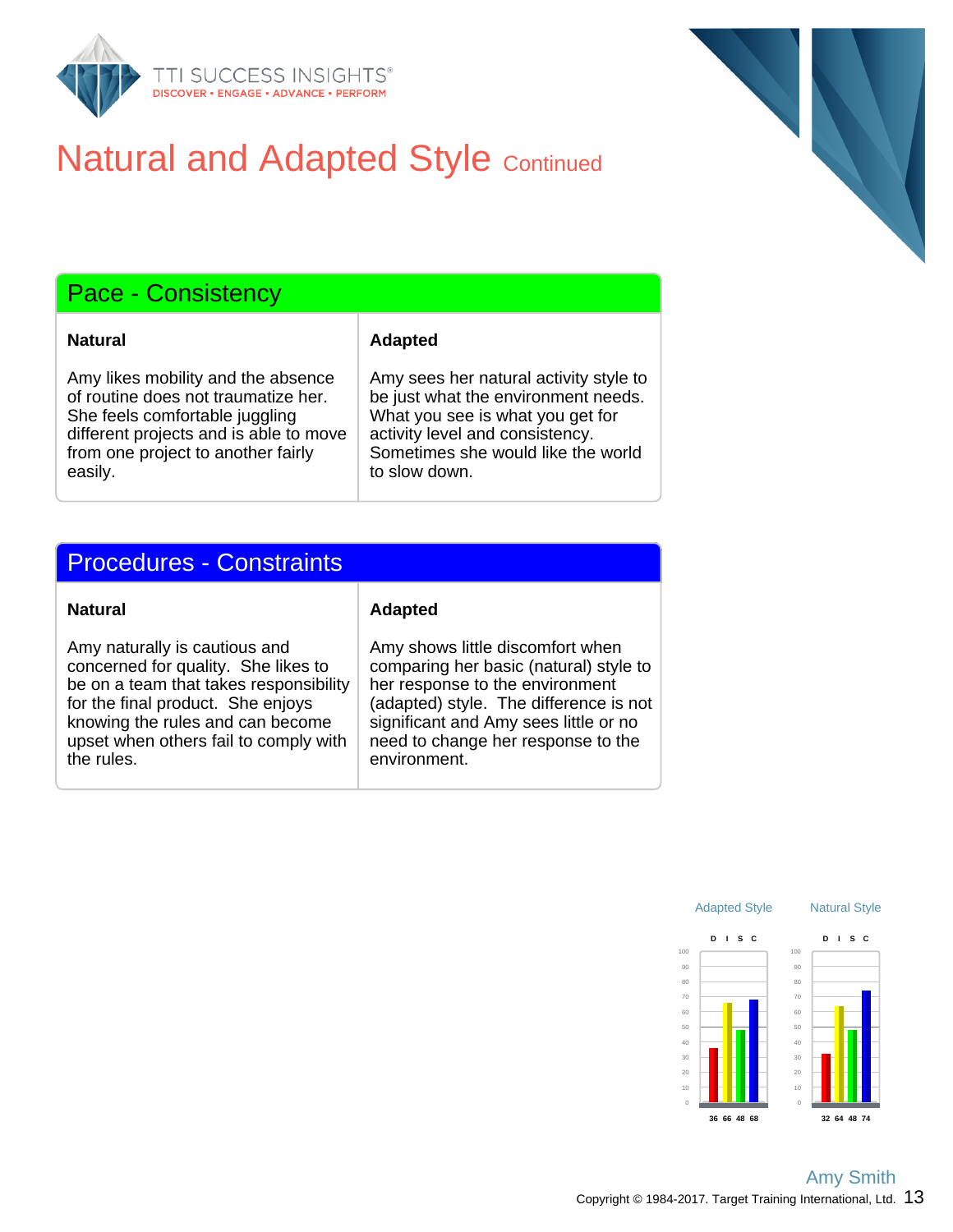

# Adapted Style

Amy sees her present work environment requiring her to exhibit the behavior listed on this page. If the following statements DO NOT sound job related, explore the reasons why she is adapting this behavior.

- Precedence of quality over efficiency.  $\bullet$
- Sensitivity to existing rules and regulations.  $\bullet$
- Preferring people involvement over task focus.  $\bullet$
- Making tactful decisions.  $\bullet$
- Careful, thoughtful approach to decision making.  $\bullet$
- Obtaining results through people.  $\bullet$
- $\bullet$ Maintaining an ever-changing, friendly, work environment.
- Critical appraisal of data.  $\bullet$
- $\bullet$ Compliance to high standards.
- Precise, analytical approach to work tasks.  $\bullet$
- Positive, outgoing, friendly behavior.  $\bullet$
- Calculation of risks before taking action.  $\bullet$
- Participative decision making.  $\bullet$



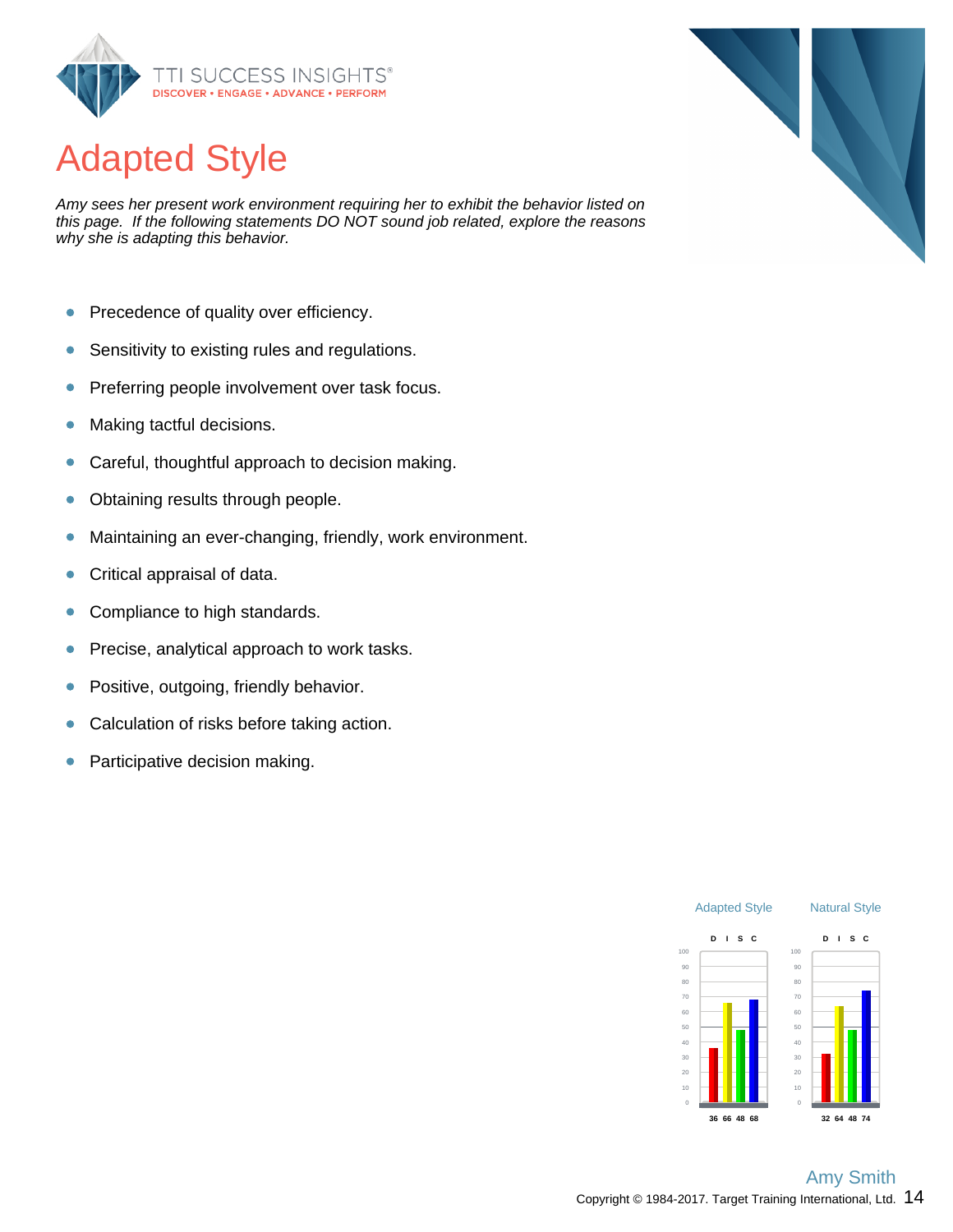

## Time Wasters

This section of your report is designed to identify time wasters that may impact your overall time use effectiveness. Possible causes and solutions will serve as a basis for creating an effective plan for maximizing your use of TIME and increasing your PERFORMANCE.

### Seeking "All" of The Facts

Seeking "all" of the facts is thought and action of continually gathering new information and re-evaluating current information.

#### **Possible Causes:**

- Want to be certain/prepared  $\bullet$
- $\bullet$ Want to avoid mistakes
- Want extended time for getting tasks done  $\bullet$

#### **Possible Solutions:**

- Set a timeline for gathering new information or evaluating old information  $\bullet$ and then take action
- $\bullet$ Evaluate importance or risk factors to how much information is actually needed

### Overreacting To Constructive Criticism

Overreacting to constructive criticism is the inappropriate overt or covert response to feedback and recommendations.

#### **Possible Causes:**

- Have a high comfort level with past methods  $\bullet$
- $\bullet$ Have high standards for work performance
- Think that your way is the correct way  $\bullet$
- Don't see the benefit of doing things differently  $\bullet$

#### **Possible Solutions:**

- Practice listening without evaluating comments from others  $\bullet$
- Begin responding mentally with "that's interesting" or "that's a possibility"  $\bullet$ as a way of controlling immediate negative response
- Communicate feelings with peers and supervisors  $\bullet$

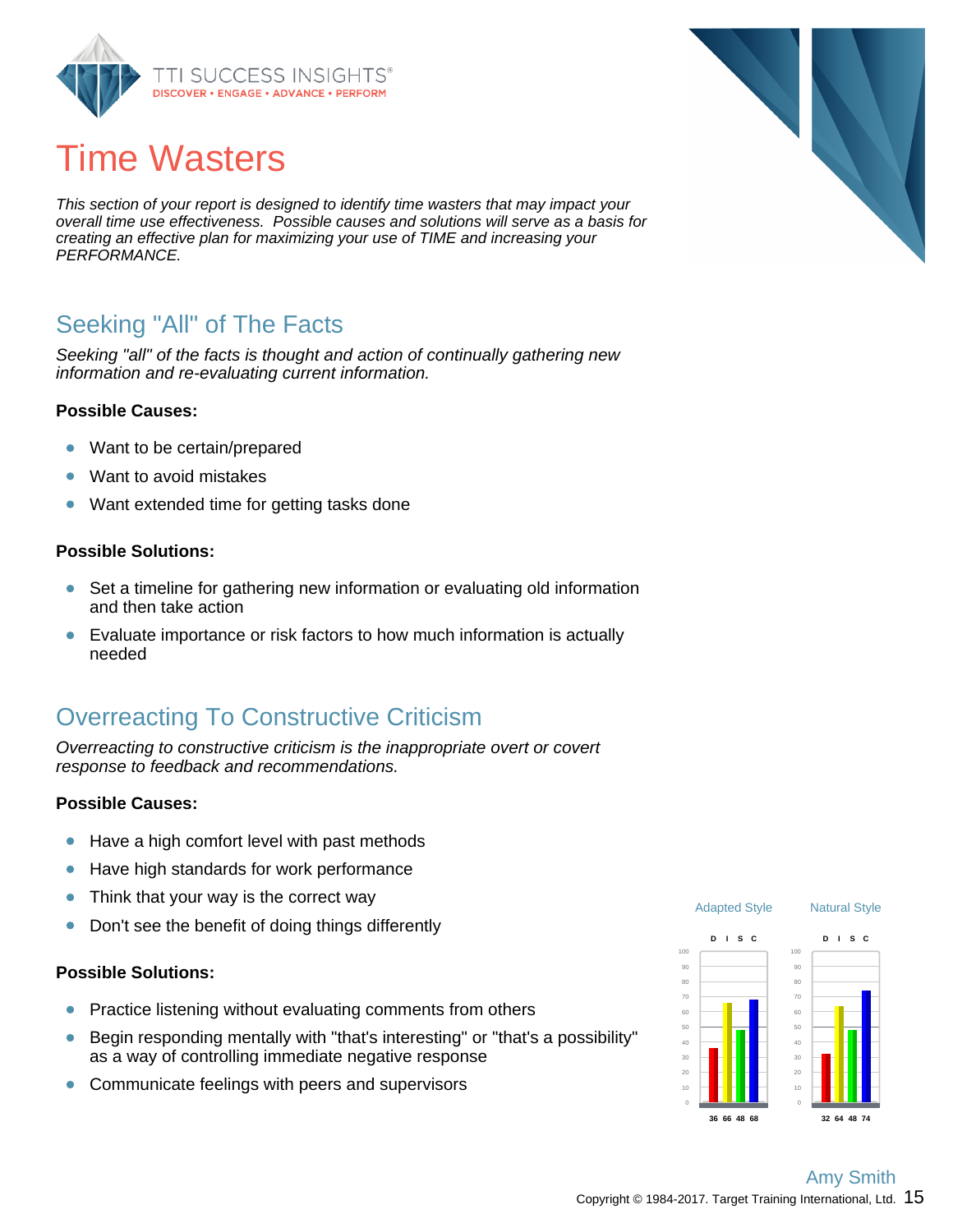

### **Time Wasters Continued**

### Fear of Mistakes

Fearing mistakes is the mental process of focusing on negative outcomes and is often a preoccupation with past mistakes.

### **Possible Causes:**

- Want to avoid criticism  $\bullet$
- Take criticism personally  $\bullet$
- Want to be seen as efficient and competent  $\bullet$

#### **Possible Solutions:**

- $\bullet$ Practice focusing on past successes
- $\bullet$ For every mistake that you think might happen, write down two positive possible outcomes for a completed task
- **•** Focus on several possible future outcomes

### Prolong Events In Order To Gain Improved Results

Prolonging events in order to gain improved results is the process of doing and redoing, evaluating and re-evaluating and changing to and changing back as a way of "testing" the best possible outcome.

#### **Possible Causes:**

- Want to ensure that success is always achieved  $\bullet$
- $\bullet$ Feel that if rushed, the results will not be satisfactory
- Hope situations will work out themselves  $\bullet$

#### **Possible Solutions:**

- Set realistic schedule and timeline ö
- Follow the schedule Ŏ
- Seek advice or assistance from others Ŏ



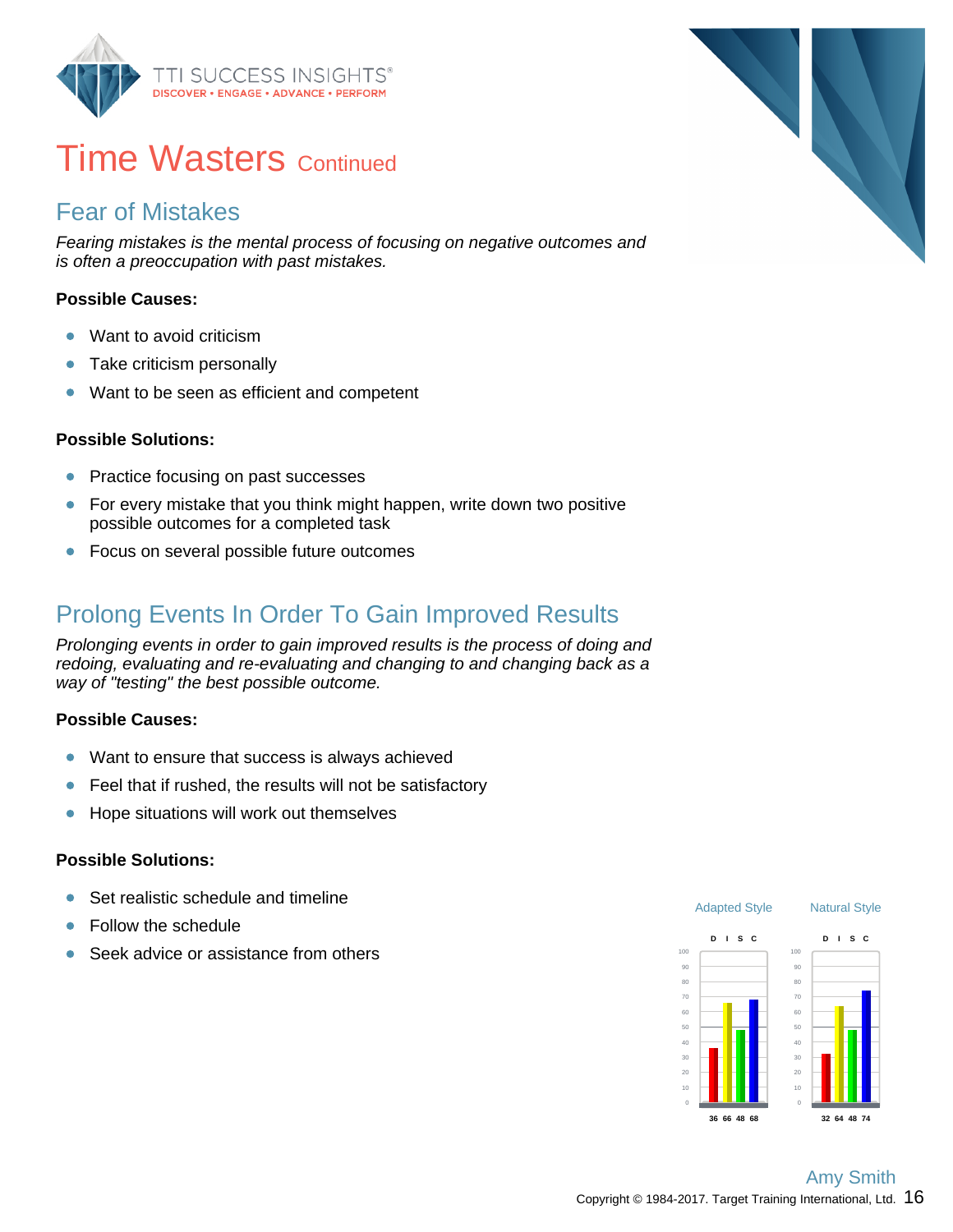

## **Time Wasters Continued**

### Seeking The Best, But Not Necessarily Workable **Solutions**

Always seeking the best solution may prohibit getting the task accomplished. Something better is always on the horizon.

#### **Possible Causes:**

- Want to do things right the first time  $\bullet$
- Want personal approval for preciseness of work  $\bullet$
- $\bullet$ Fear criticism if solution doesn't work

#### **Possible Solutions:**

- Establish required standards  $\bullet$
- Determine the solution that meets or exceeds those standards  $\bullet$
- Set a timeline for making a decision or completing a task  $\bullet$

### Waiting For Events To Happen

Although patience may be a virtue, being pro-active allows the decision-maker to be in better control of events within their scope of influence.

#### **Possible Causes:**

- Want to affect the here and now  $\bullet$
- $\bullet$ Fear rushing into something will show unpreparedness
- Need for high standards inhibits getting started  $\bullet$

#### **Possible Solutions:**

- Plan alternative solutions ò
- Determine most likely scenarios  $\bullet$
- $\bullet$ Implement a plan that best meets those needs without jeopardizing other scenarios



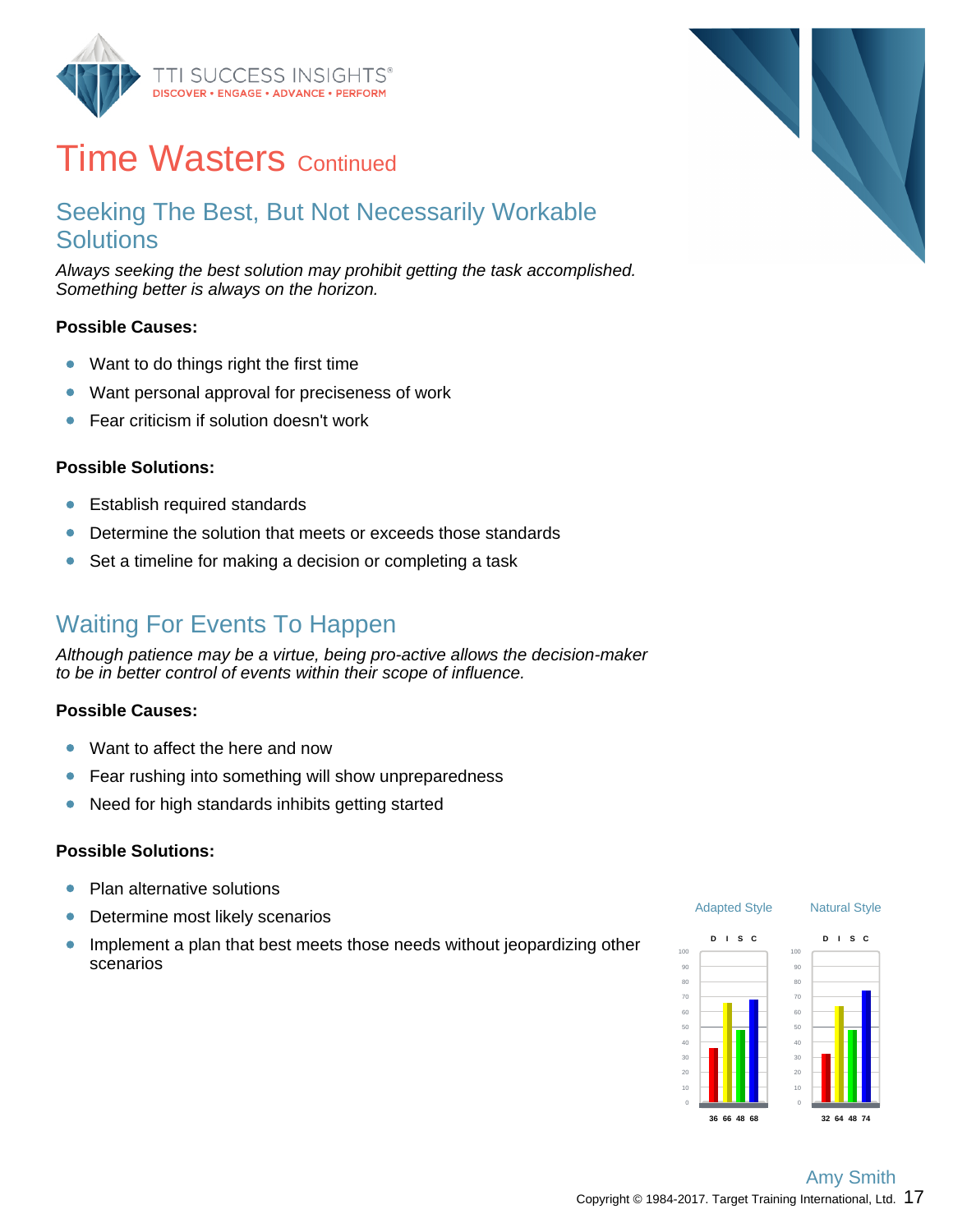

## Areas for Improvement

In this area is a listing of possible limitations without regard to a specific job. Review with Amy and cross out those limitations that do not apply. Highlight 1 to 3 limitations that are hindering her performance and develop an action plan to eliminate or reduce this hindrance.

### Amy has a tendency to:

- Prefer not to verbalize feelings unless in a cooperative and noncompetitive environment.
- Have difficulty making decisions because she's mostly concerned about  $\bullet$ the "right" decision. If precedent does not give direction, her tendency is to wait for directions.
- Select people much like herself.  $\bullet$
- Be bound by procedures and methods--especially if she has been  $\bullet$ rewarded for following these procedures.
- Want full explanation before changes are made to ensure her  $\bullet$ understanding.
- $\bullet$ Yield her position to avoid controversy.
- $\bullet$ Be self-deprecating--doesn't project self-confidence.
- Be defensive when threatened and use the errors and mistakes of others  $\bullet$ to defend her position.
- $\bullet$ Lean on supervisors if information and direction is not clear.



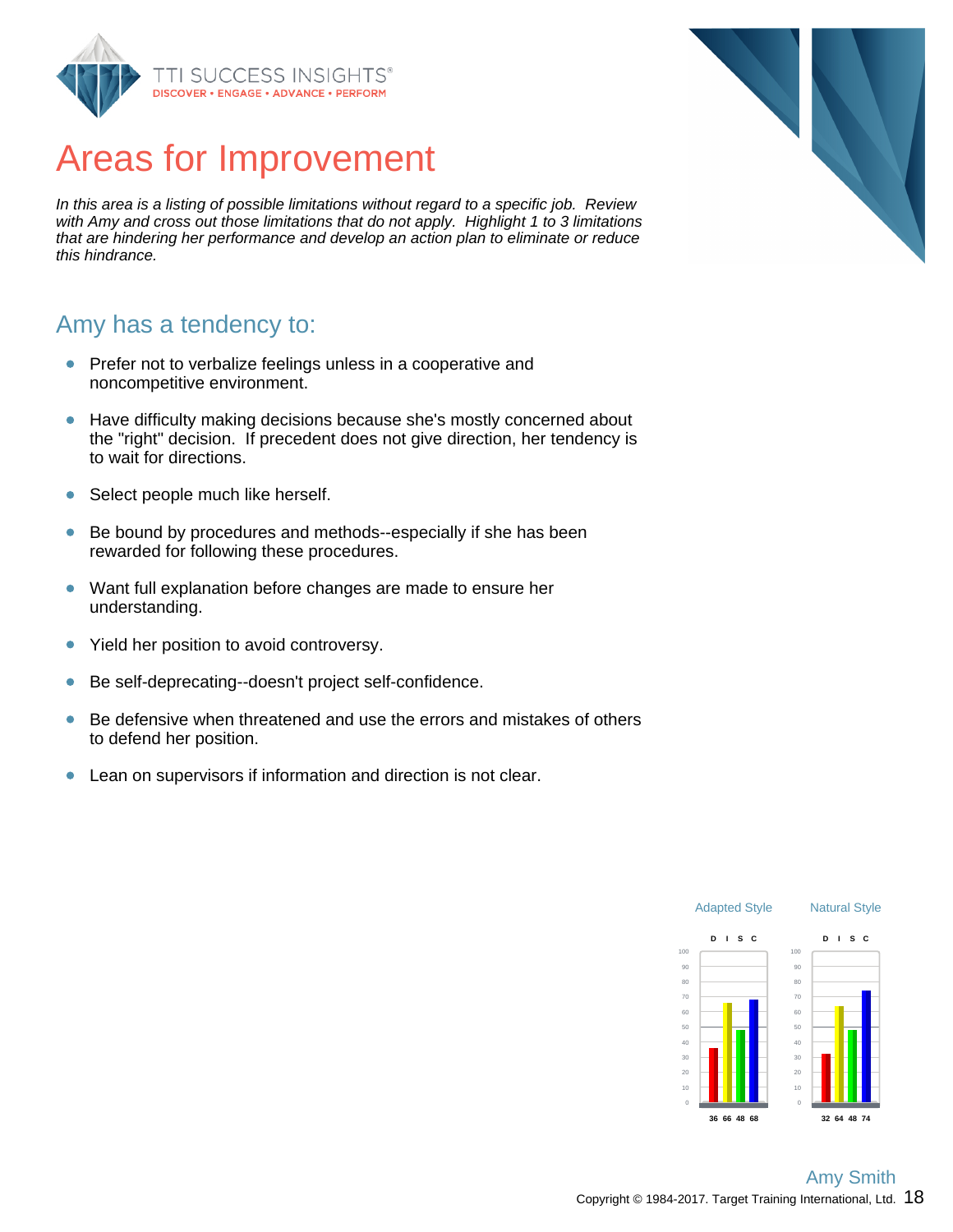

## Behavioral Hierarchy

The Behavioral Hierarchy graph will display a ranking of your natural behavioral style within a total of twelve (12) areas commonly encountered in the workplace. It will help you understand in which of these areas you will naturally be most effective.





\* 68% of the population falls within the shaded area.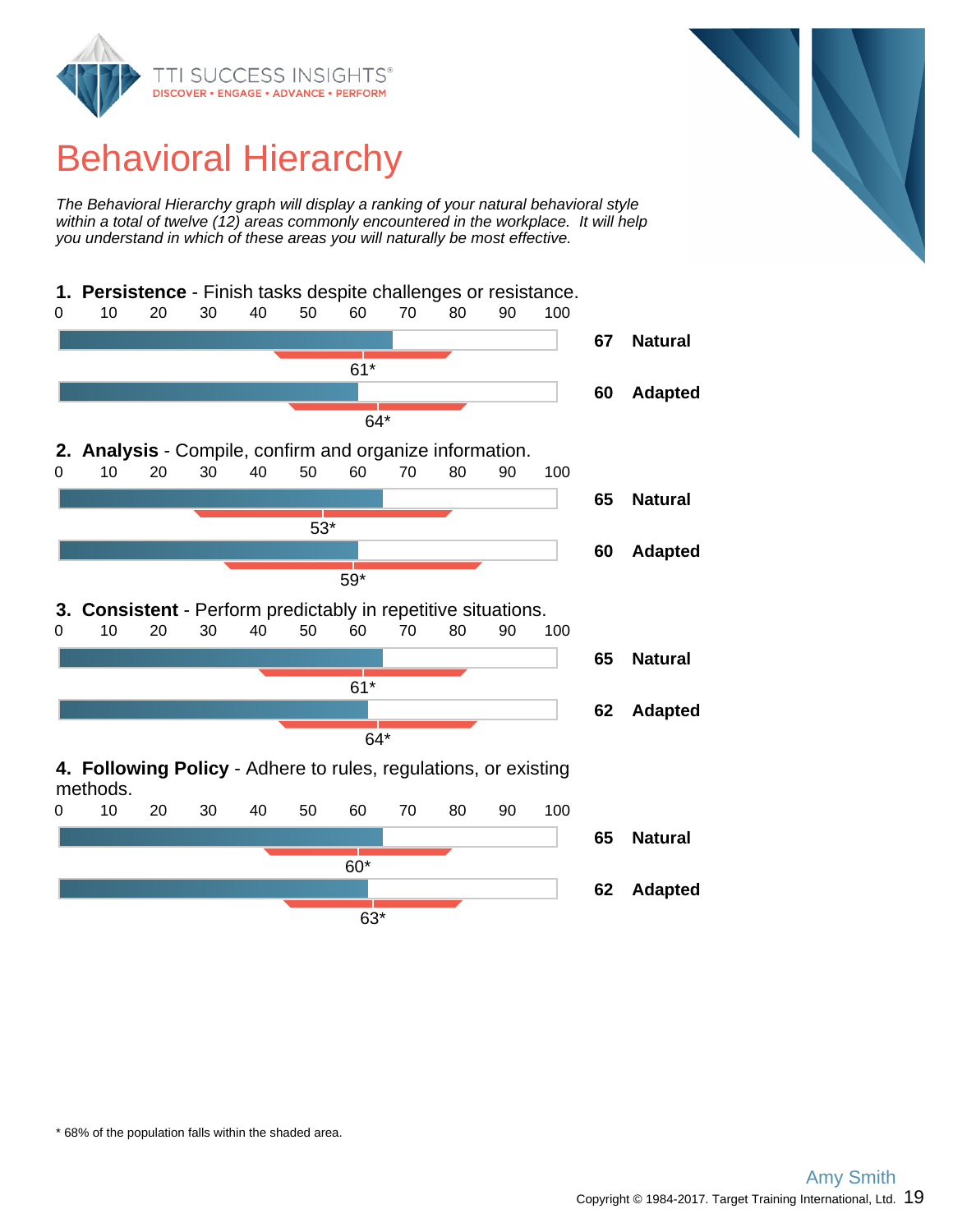

## **Behavioral Hierarchy Continued**



\* 68% of the population falls within the shaded area.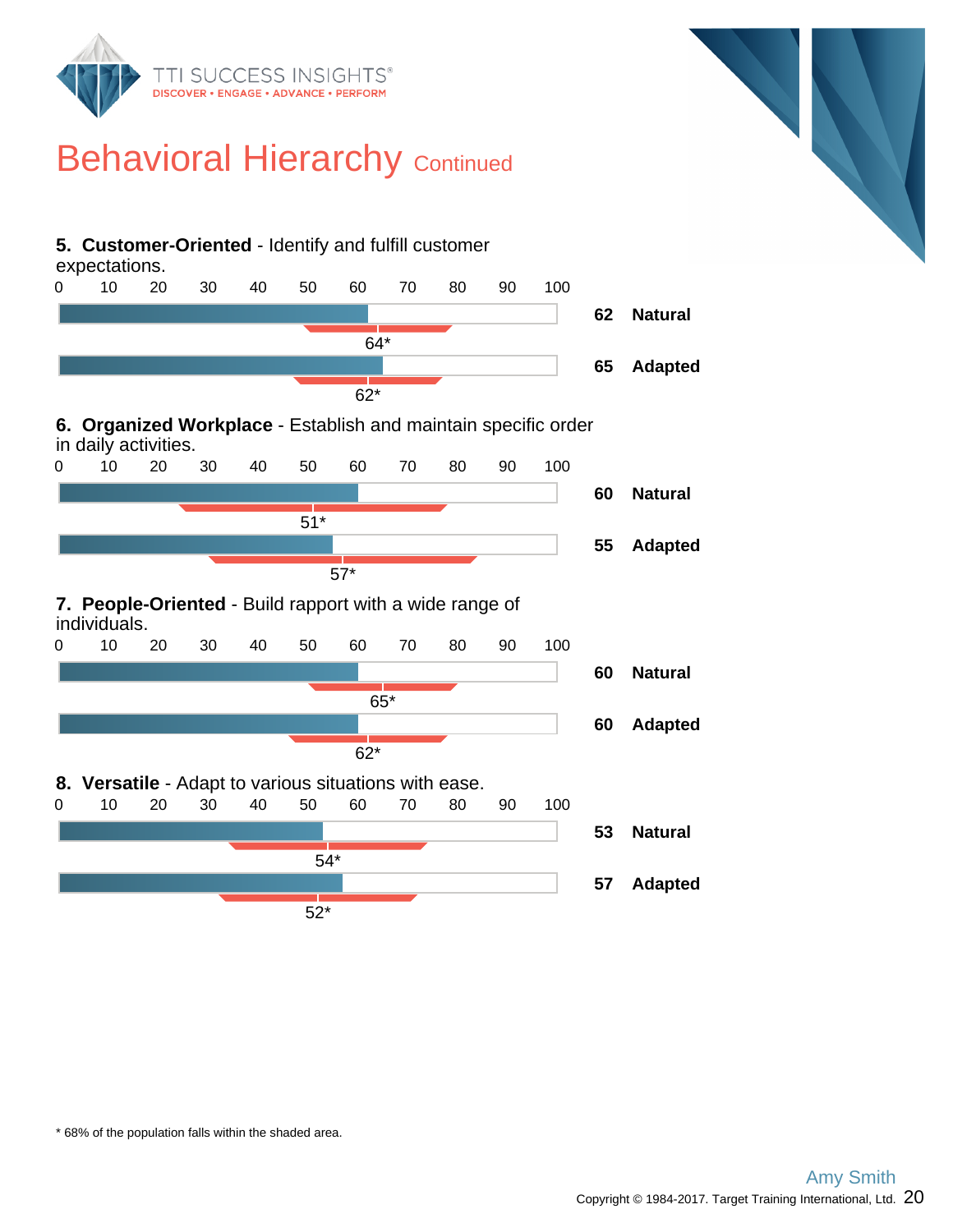

## **Behavioral Hierarchy Continued**



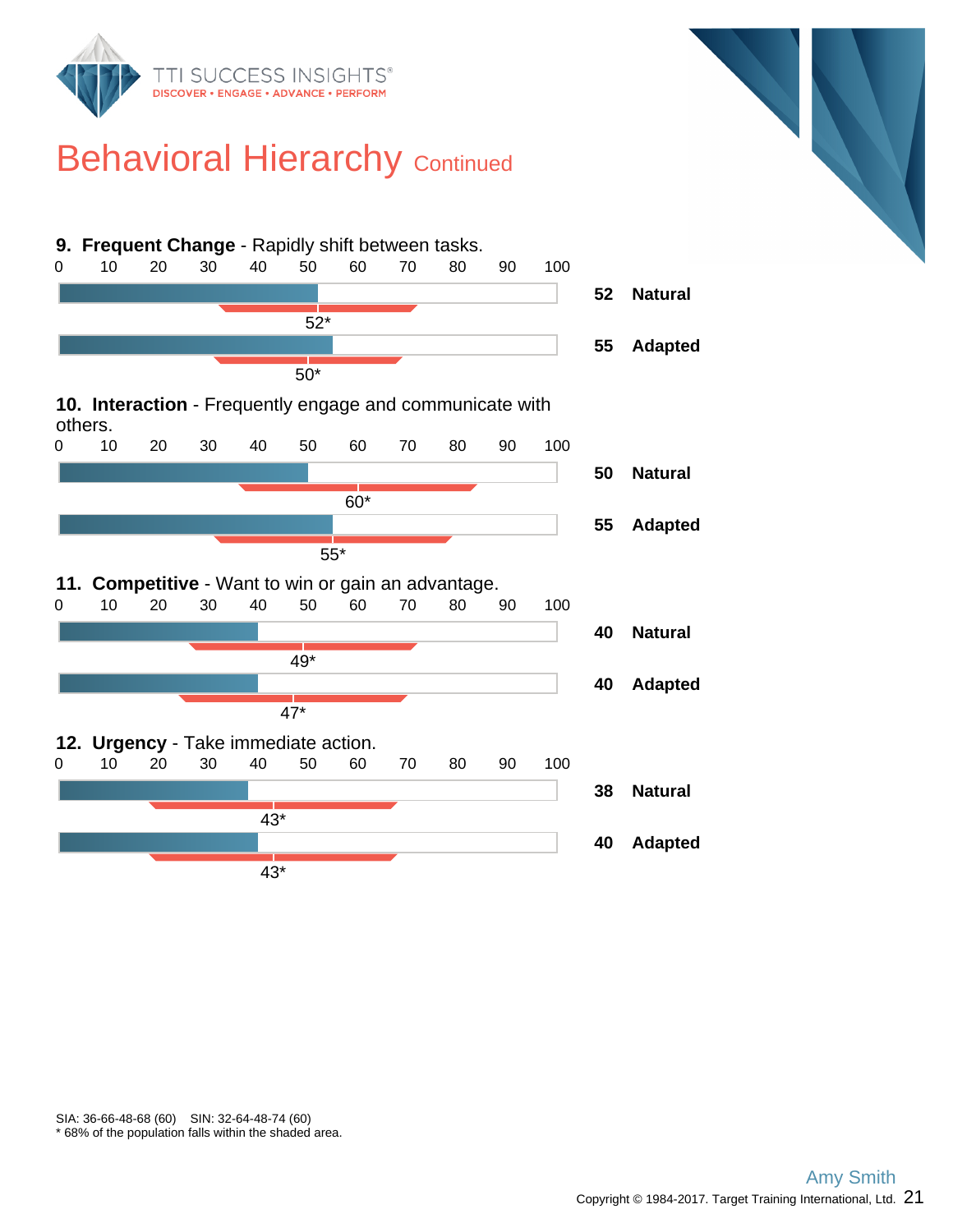

### Style Insights<sup>®</sup> Graphs 6-26-2017



### Adapted Style

**Graph I**

### Natural Style

**Graph II**

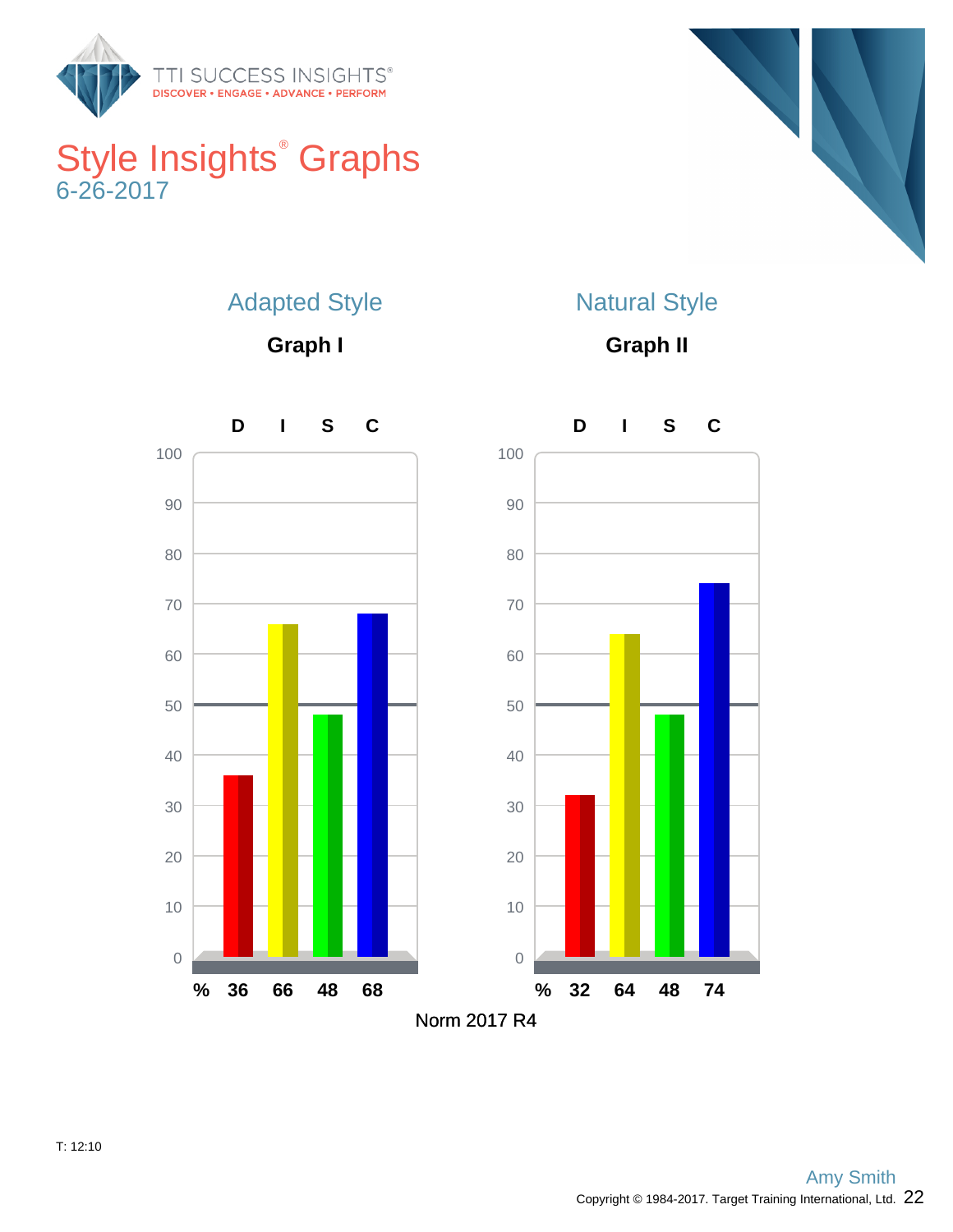



# The Success Insights<sup>®</sup> Wheel

The Success Insights® Wheel is a powerful tool popularized in Europe. In addition to the text you have received about your behavioral style, the Wheel adds a visual representation that allows you to:

- View your natural behavioral style (circle).  $\bullet$
- $\bullet$ View your adapted behavioral style (star).
- $\bullet$ Note the degree you are adapting your behavior.
- $\bullet$ If you filled out the Work Environment Analysis, view the relationship of your behavior to your job.

Notice on the next page that your Natural style (circle) and your Adapted style (star) are plotted on the Wheel. If they are plotted in different boxes, then you are adapting your behavior. The further the two plotting points are from each other, the more you are adapting your behavior.

If you are part of a group or team who also took the behavioral assessment, it would be advantageous to get together, using each person's Wheel, and make a master Wheel that contains each person's Natural and Adapted style. This allows you to quickly see where conflict can occur. You will also be able to identify where communication, understanding and appreciation can be increased.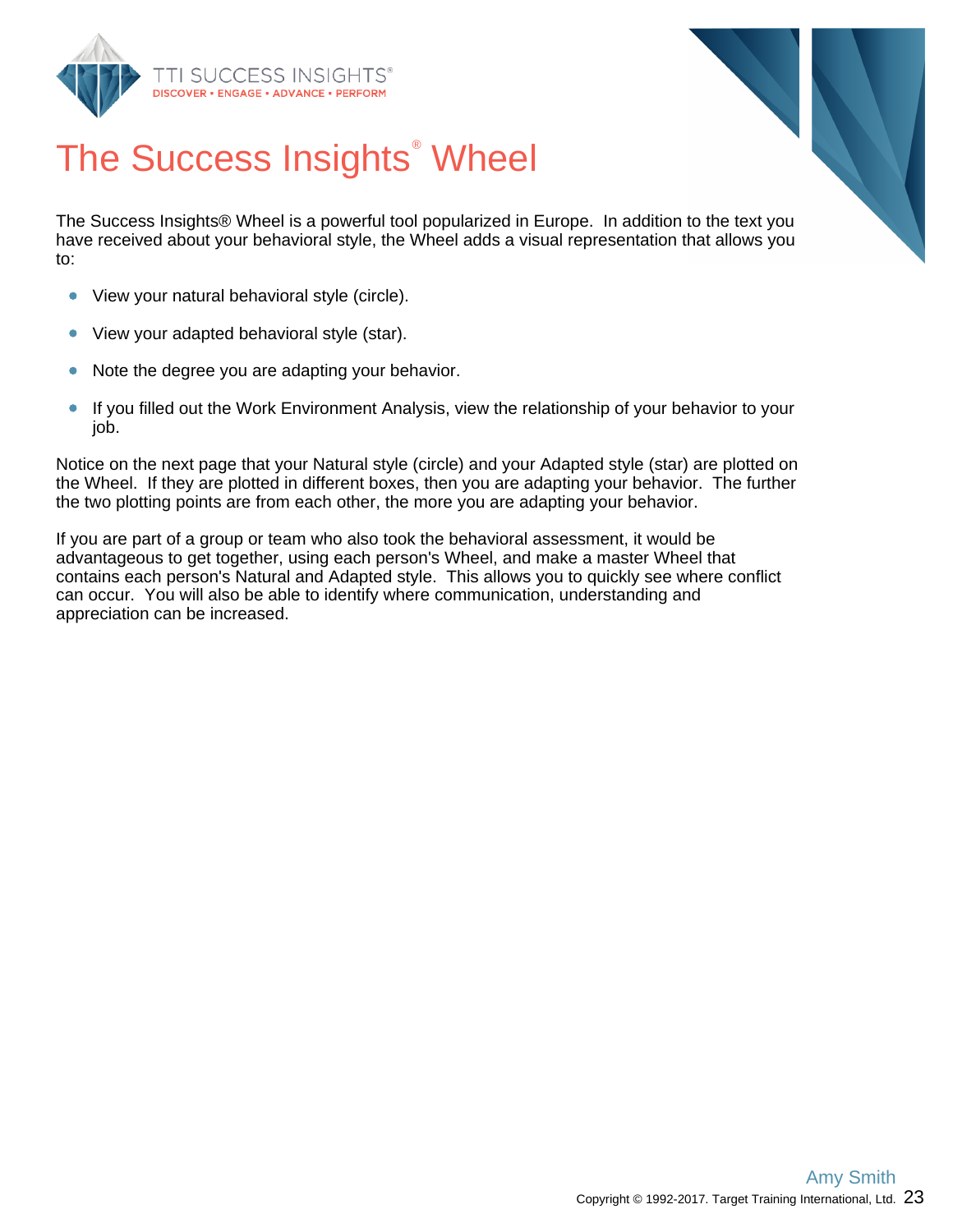

### The Success Insights<sup>®</sup> Wheel 6-26-2017



Natural: (60) PROMOTING ANALYZER (ACROSS) Adapted:  $\bigstar$  (60) PROMOTING ANALYZER (ACROSS)

Norm 2017 R4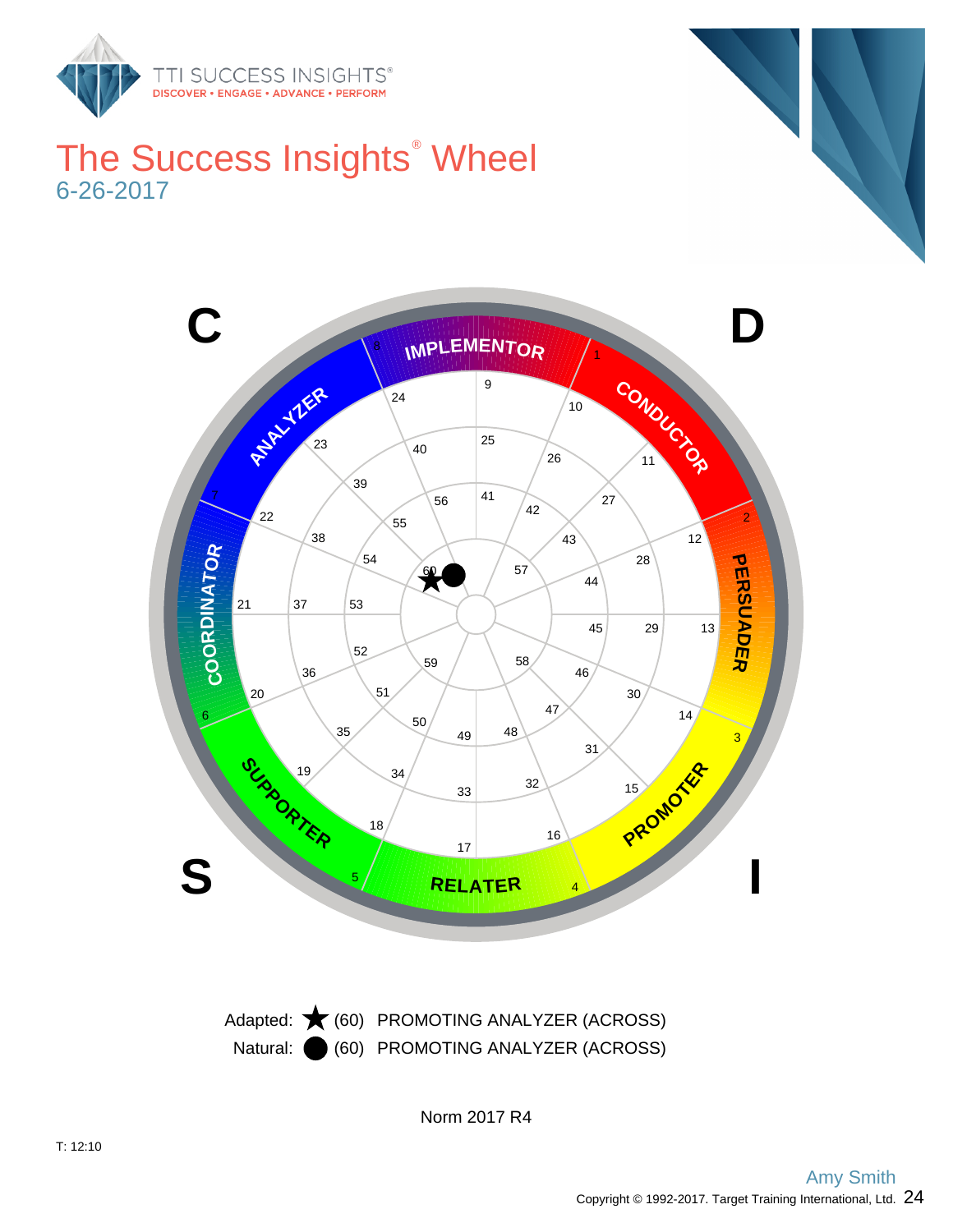



# Understanding Your Driving Forces

Eduard Spranger first defined six primary types or categories to define human motivation and drive. These six types are Theoretical, Utilitarian, Aesthetic, Social, Individualistic and Traditional.

With TTISI's additional insights into Spranger's original work, the 12 Driving Forces® came to life. The 12 Driving Forces® are established by looking at each motivator on a continuum and describing both ends. All of the twelve descriptors are based on six keywords, one for each continuum. The six keywords are Knowledge, Utility, Surroundings, Others, Power and Methodologies.

You will learn how to explain, clarify and amplify some of the driving forces in your life. This report will empower you to build on your unique strengths, which you bring to work and life. You will learn how your passions from 12 Driving Forces® frame your perspectives and provide the most accurate understanding of you as a unique person.

Please pay careful attention to your top four driving forces, as they highlight what most powerfully moves you to action. As you examine the next tier of four driving forces, you'll recognize they may have strong pull for you, but only in certain situations. Finally, when reviewing the bottom four driving forces, you will identify your varying levels of indifference or total avoidance.

Once you have reviewed this report you will have a better grasp of one of the key areas in the Science of Self™ and will:

- Identify and understand your unique Driving Forces
- $\bullet$ Understand and appreciate the Driving Forces of others
- Establish methods to recognize and understand how your Driving Forces interact with  $\bullet$ others to improve communication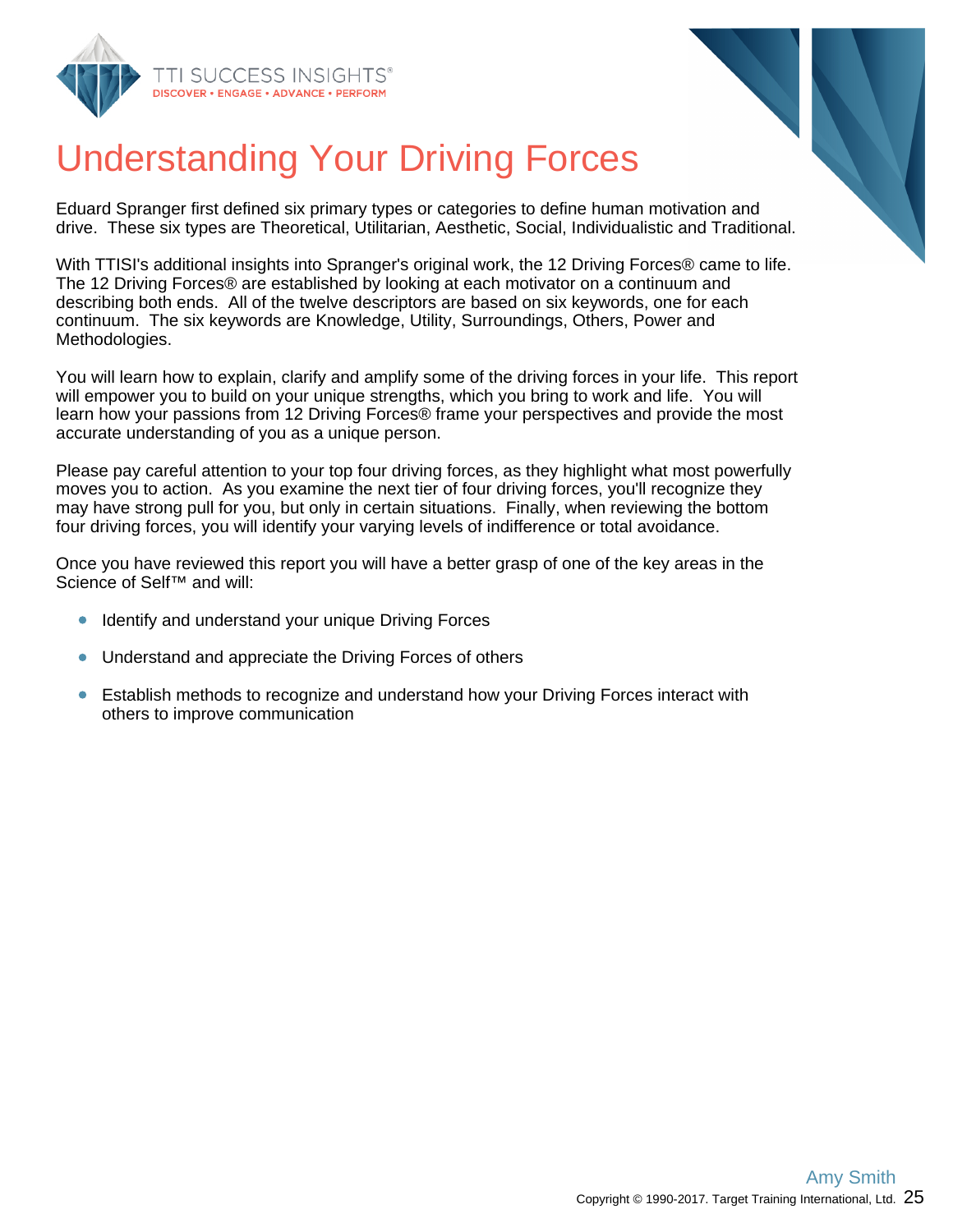

## General Characteristics

Based on your responses, the report has generated statements to provide a broad understanding of WHY YOU DO WHAT YOU DO. These statements identify the motivation that you bring to the job. However, you could have a potential Me-Me conflict when two driving forces seem to conflict with each other. Use the general characteristics to gain a better understanding of your driving forces.

Amy will accomplish tasks for the sake of accomplishment. She focuses on the greater good versus her return on investment. She values people for who they are versus what they can provide. She will thrive in a role where she can experience self-realization and gratification. Amy is most comfortable working in an aesthetically pleasing environment. Looking and feeling good enhances her daily productivity. She will usually have the information to support her convictions. She may spend considerable time researching a topic of interest. Amy will tend to follow others if it will enhance her goals. She may question the amount of time individuals spend helping other people. She may pick and choose the traditions and beliefs to which she will adhere. She will evaluate each situation and determine how much collaboration is needed.

Amy will value the process and people involved more than the end result. Being rewarded for her investment of time, talent or resources is not her driving force. She will flourish in an environment where she has the opportunity to create harmony and balance in her surroundings and relationships. She is able to see the overall situation and strive for harmony. Amy is very good at integrating past knowledge to solve present problems. She may have the desire to expand her knowledge to be considered an expert in her chosen field. She is willing to help others if they are working to achieve their goals. She may be firm in her decisions and not be swayed by unfortunate circumstances. Amy may evaluate others based on how and if they follow systems and rules. She sees value in following and implementing certain systems. She may seek situations that allow her the freedom to partner with others. In most situations Amy may look for ways to create collaboration.

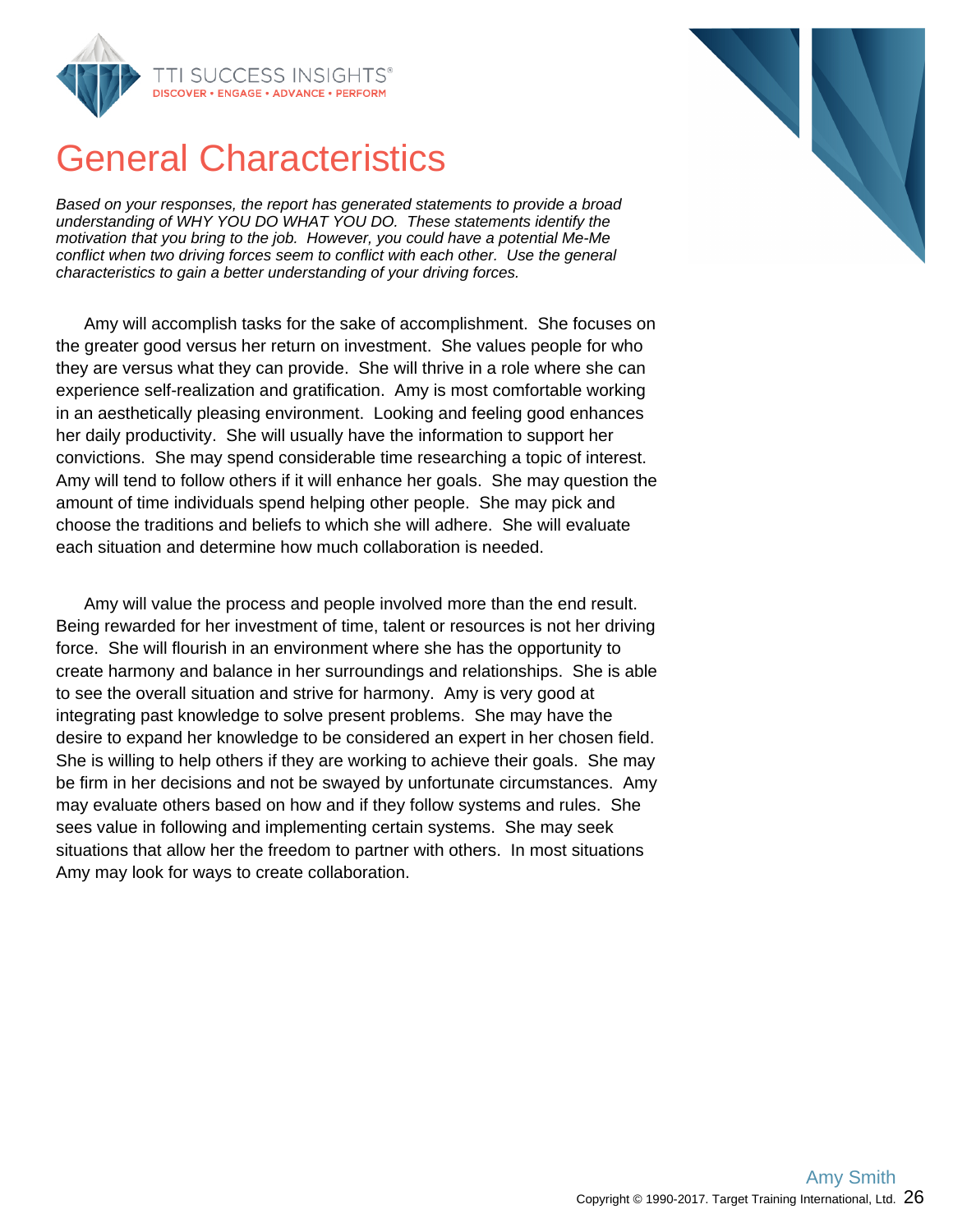

## General Characteristics

Amy may focus on the greater good more than personal advancement. At times Amy sees the importance of following a system and how she can apply it to a specific situation. She tends to believe hard work and persistence is within everyone's reach. She will benefit from a role that allows her to gain new knowledge. Amy feels a high level of satisfaction when she is able to create rapport and tranquility with others. She will have a strong interest in creating a positive experience for all. She views money as a necessary means of surviving not as a sense of accomplishment. She is willing to help without focusing on what she receives in return.

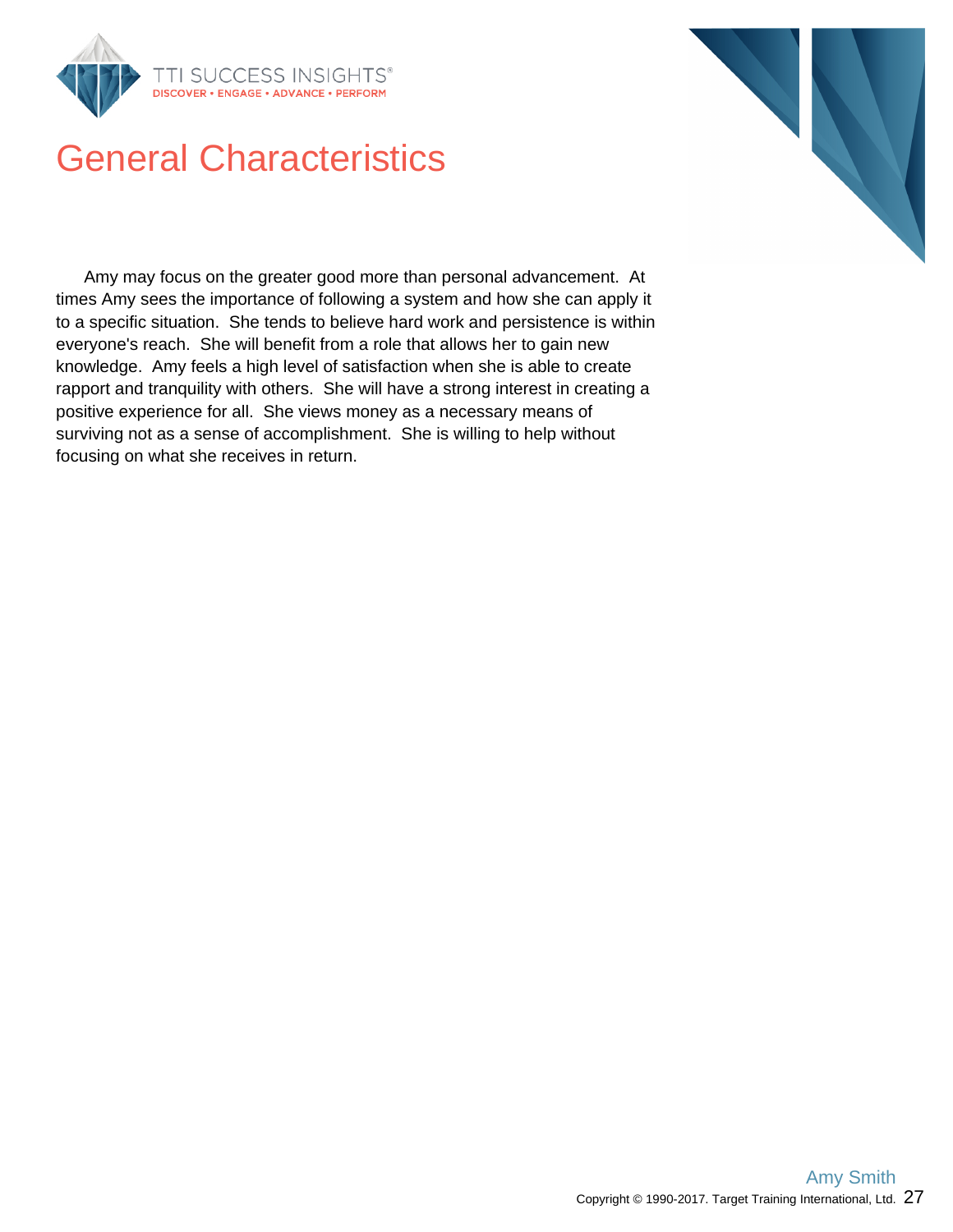



## Primary Driving Forces Cluster

Your top driving forces create a cluster of drivers that move you to action. If you focus on the cluster rather than a single driver you can create combinations of factors that are very specific to you. The closer the scores are to each other the more you can pull from each driver. Think about the driver that you can relate to most and then see how your other primary drivers can support or complement to create your unique driving force.

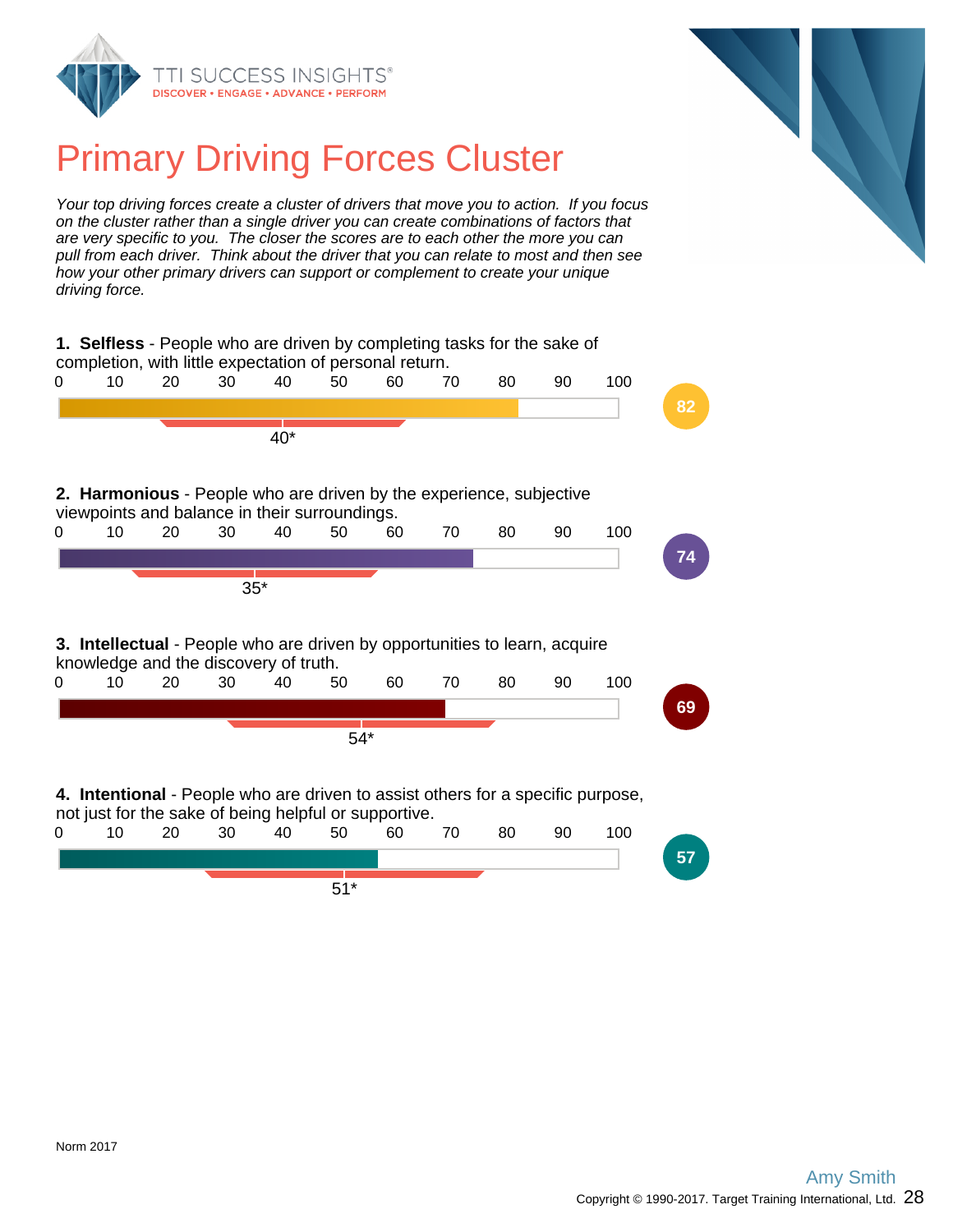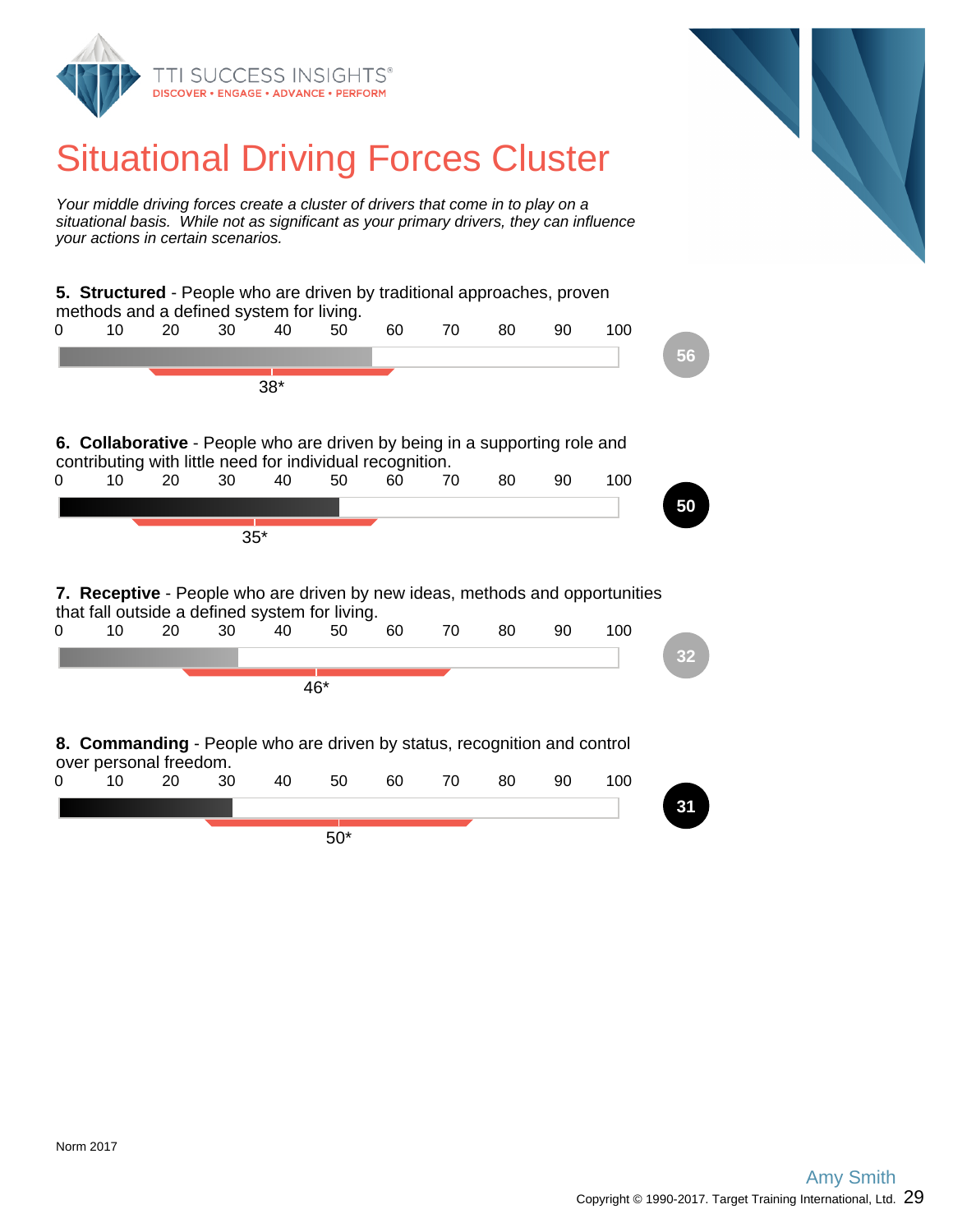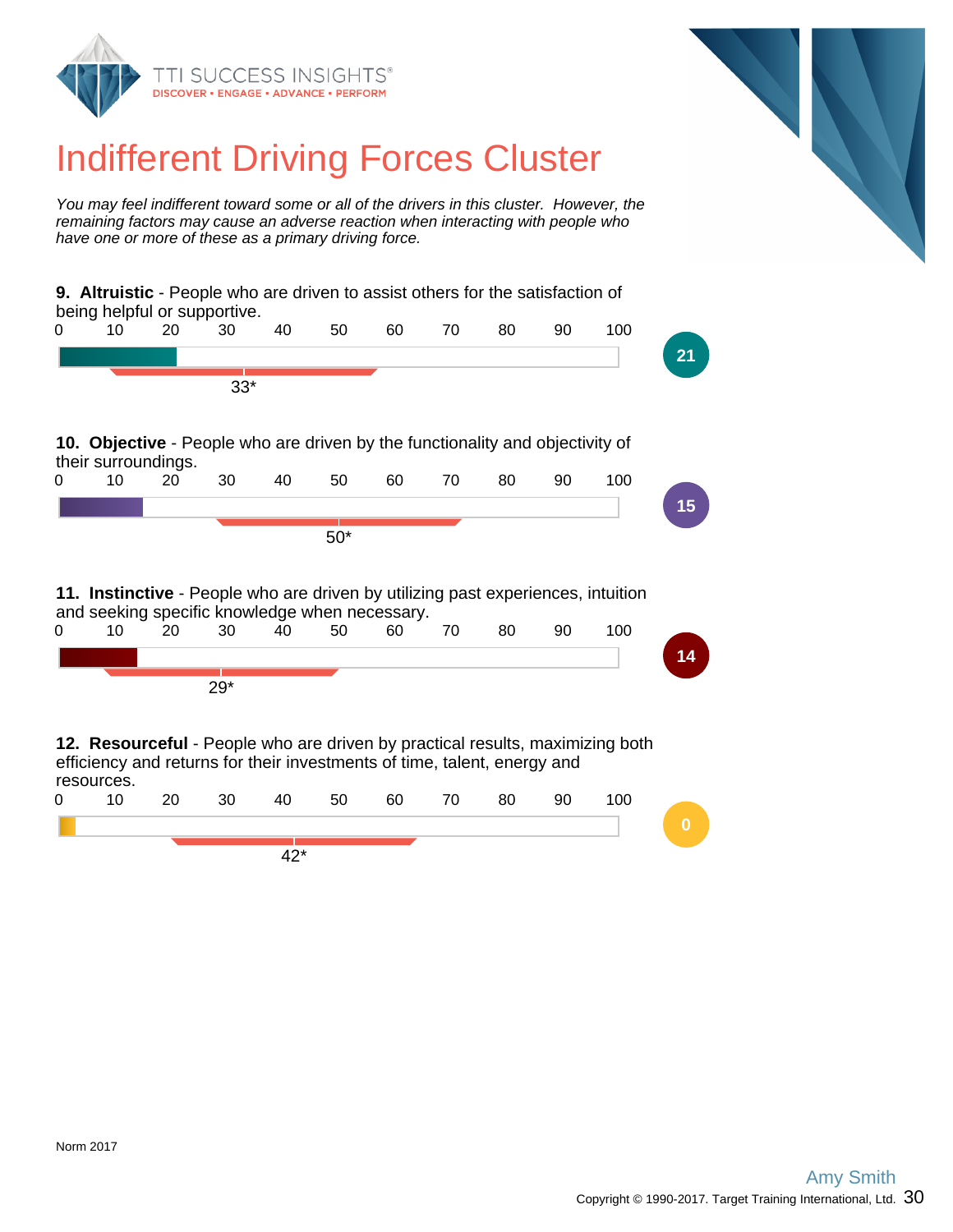

## Areas for Awareness

For years you have heard statements like, "Different strokes for different folks," "to each his own," and "people do things for their own reasons, not yours." When you are surrounded by people who share similar driving forces, you will fit in with the group and be energized. However, when surrounded by people whose driving forces are significantly different from yours, you may be perceived as out of the mainstream. These differences can induce stress or conflict.

This section reveals areas where your driving forces may be outside the mainstream and could lead to conflict. The further above the mean and outside the mainstream you are, the more people will notice your passion about that driving force. The further below the mean and outside the mainstream you are, the more people will notice your avoidance or indifference regarding that driving force. The shaded area for each driving force represents 68 percent of the population or scores that fall within one standard deviation above or below the national mean.



### Norms & Comparisons Table - Norm 2017

**Passionate** - two standard deviations above the national mean **Indifferent** - two standard deviations below the national mean **Extreme** - three standard deviations from the national mean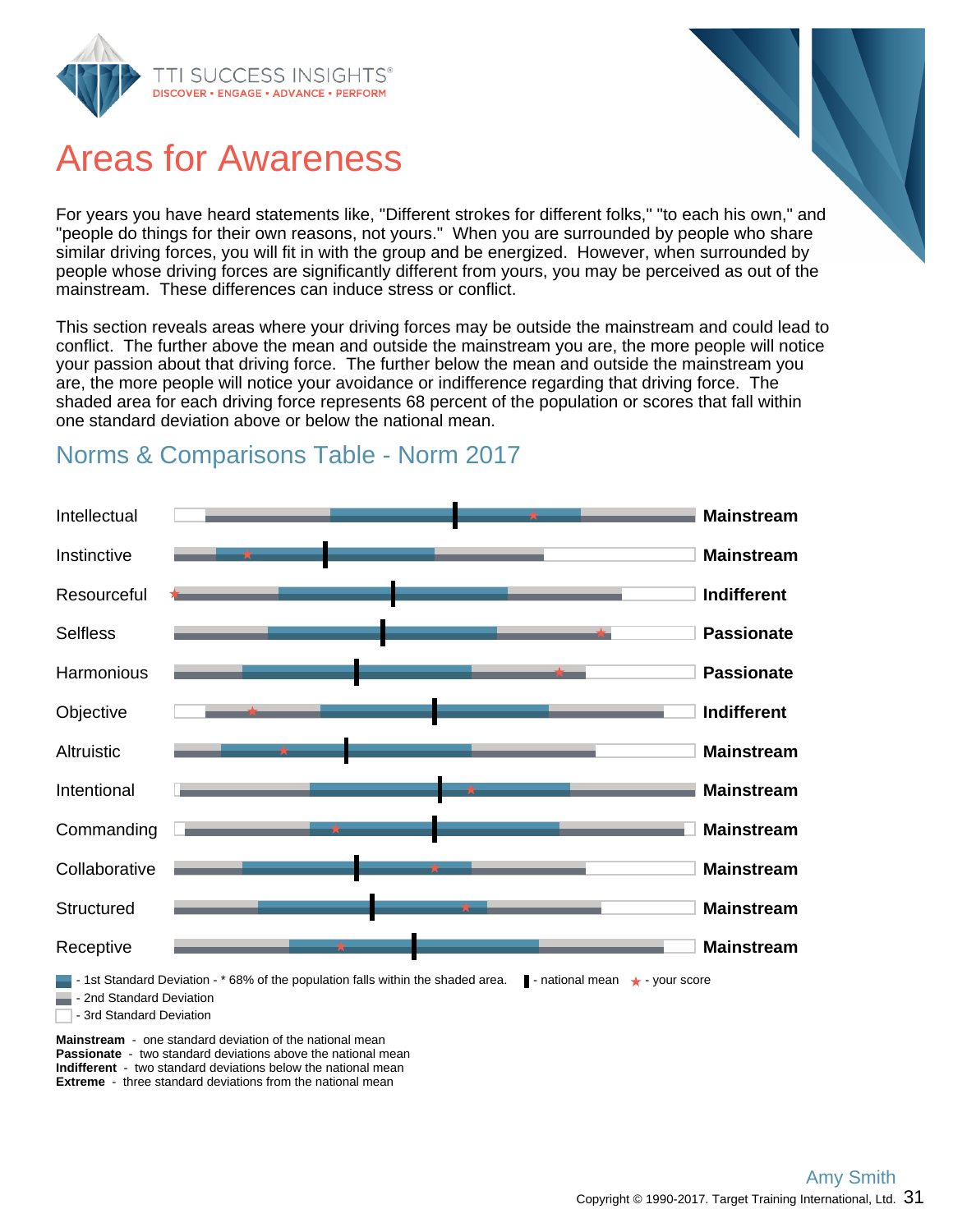

## Driving Forces Graph

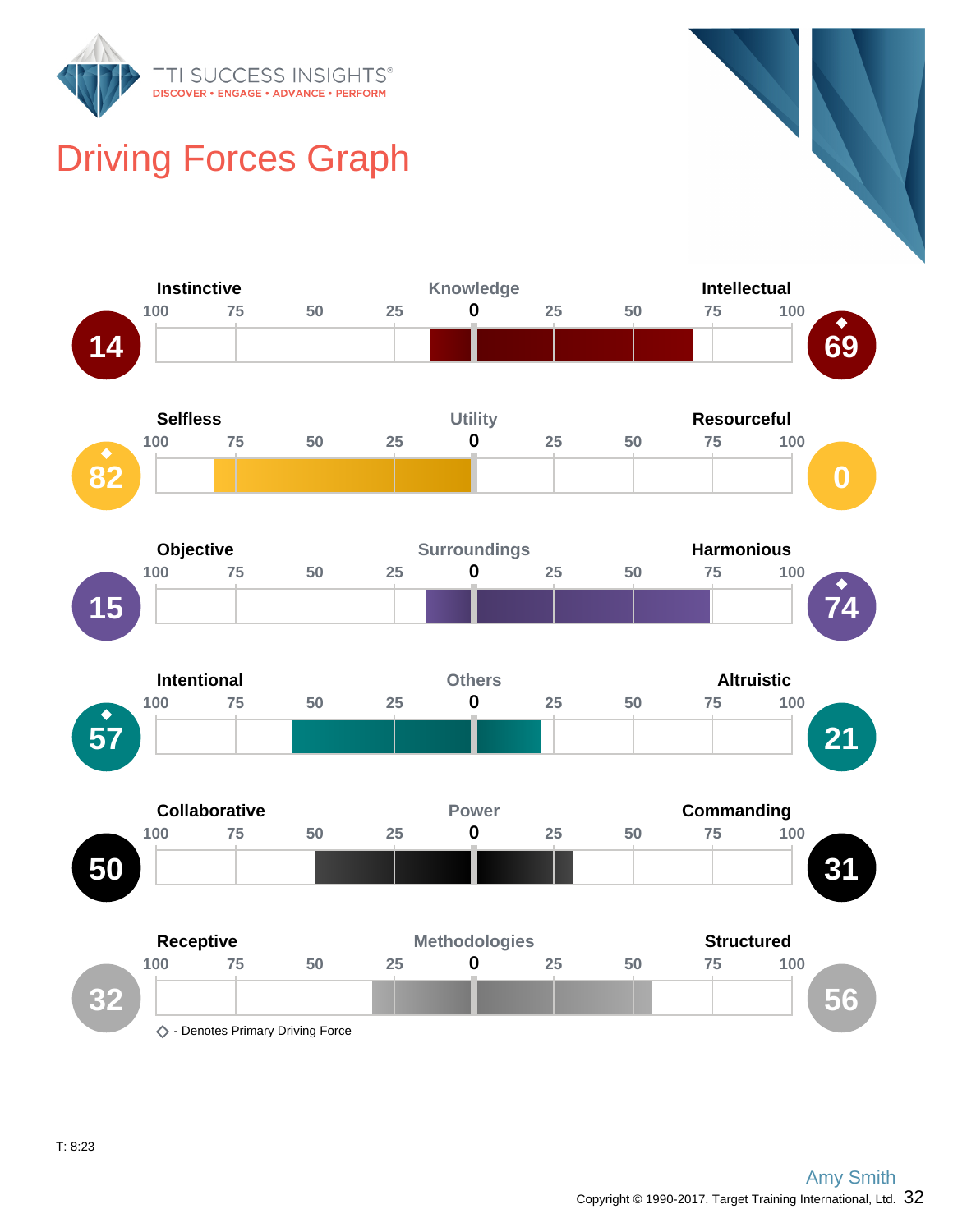

## Driving Forces Wheel

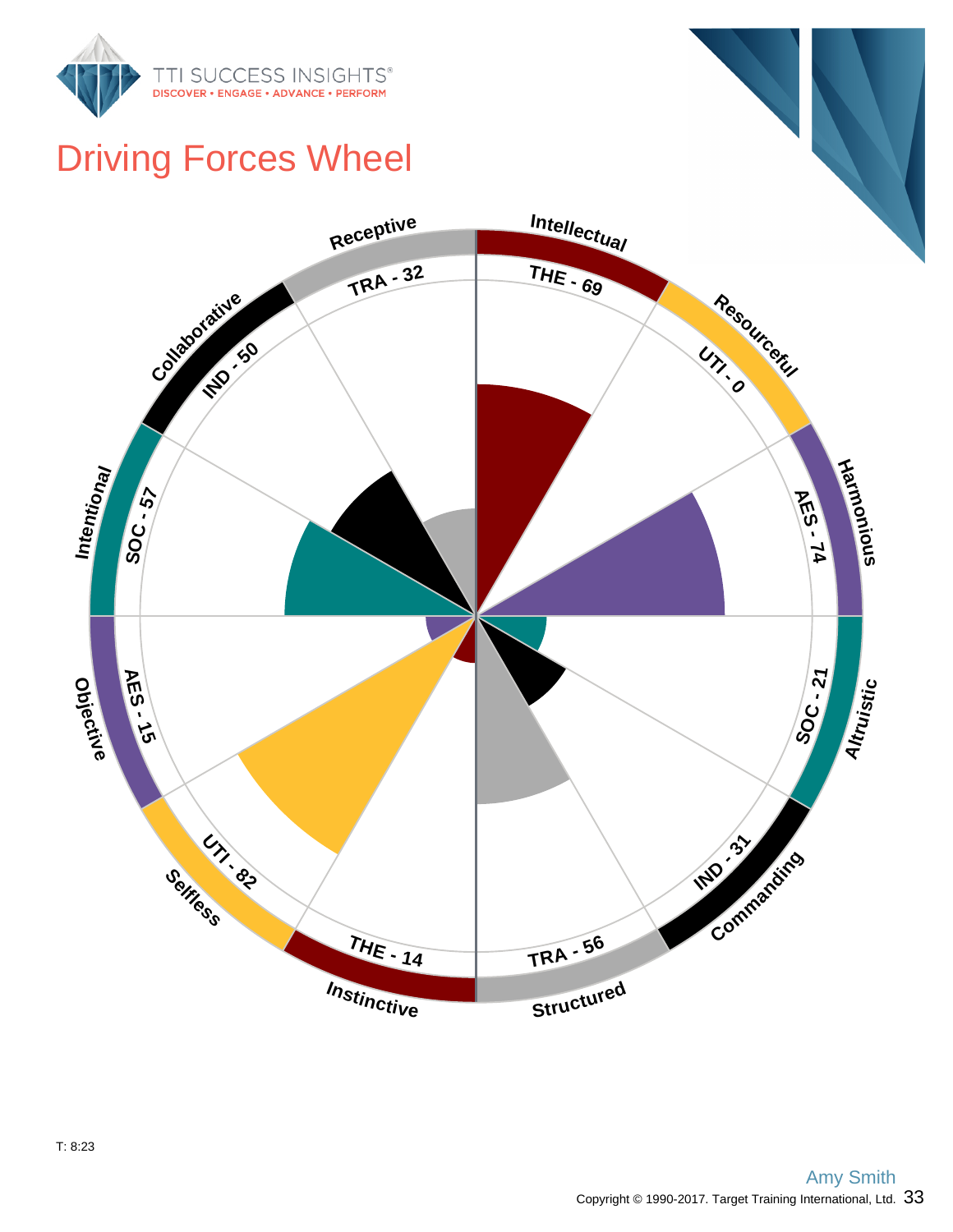



# Descriptors Wheel

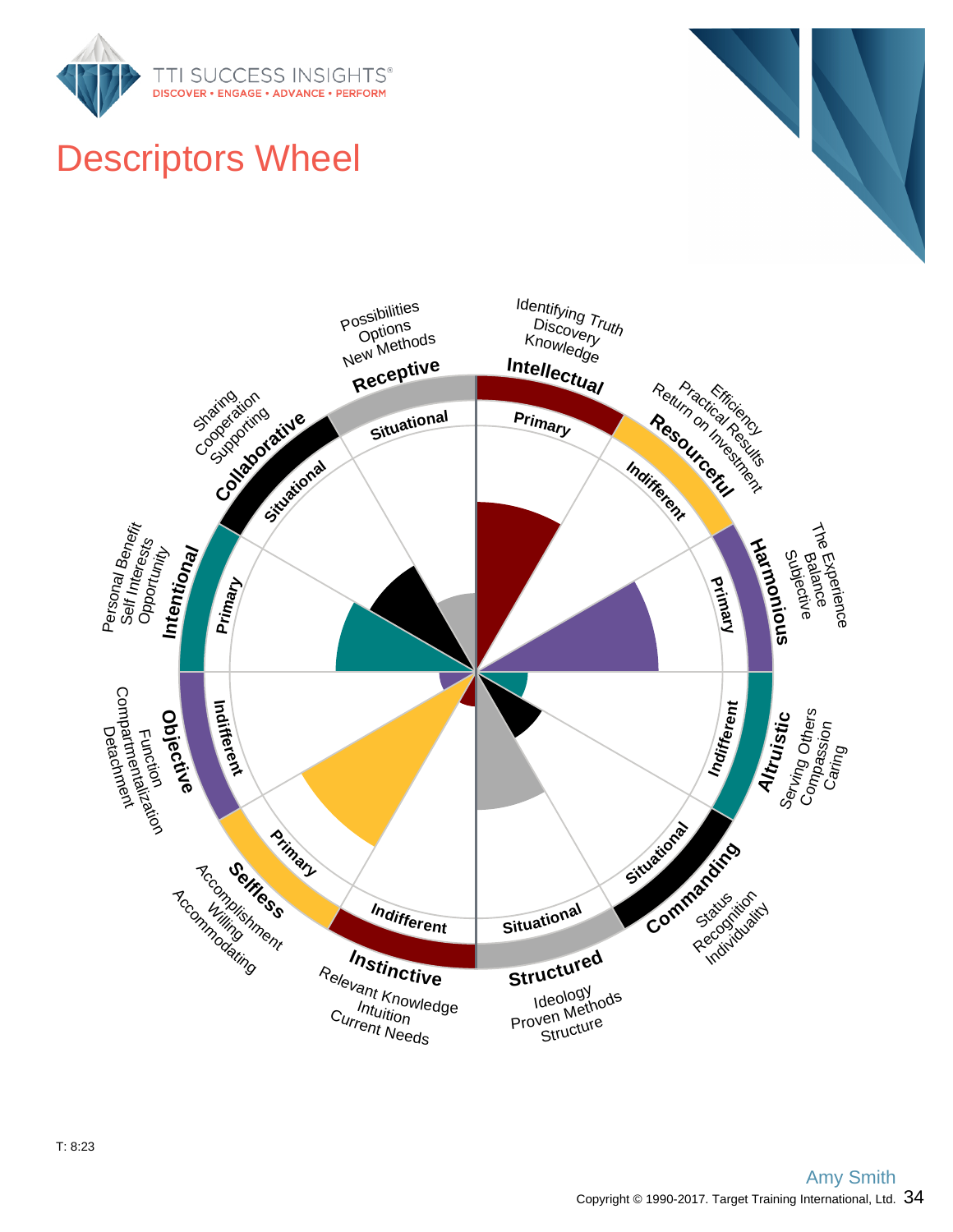



### Introduction Integrating Behaviors and Driving Forces Section

The ultimate power behind increasing job satisfaction and performance comes from the blending of your behaviors and driving forces. Each individually is powerful in order to modify your actions, but the synergy of blending the two moves you to a whole new level.

#### **In this section you will find:**

- Potential Behavioral and Motivational Strengths  $\bullet$
- Potential Behavioral and Motivational Conflict  $\bullet$
- Ideal Environment  $\bullet$
- Keys to Motivating  $\bullet$
- Keys to Managing  $\bullet$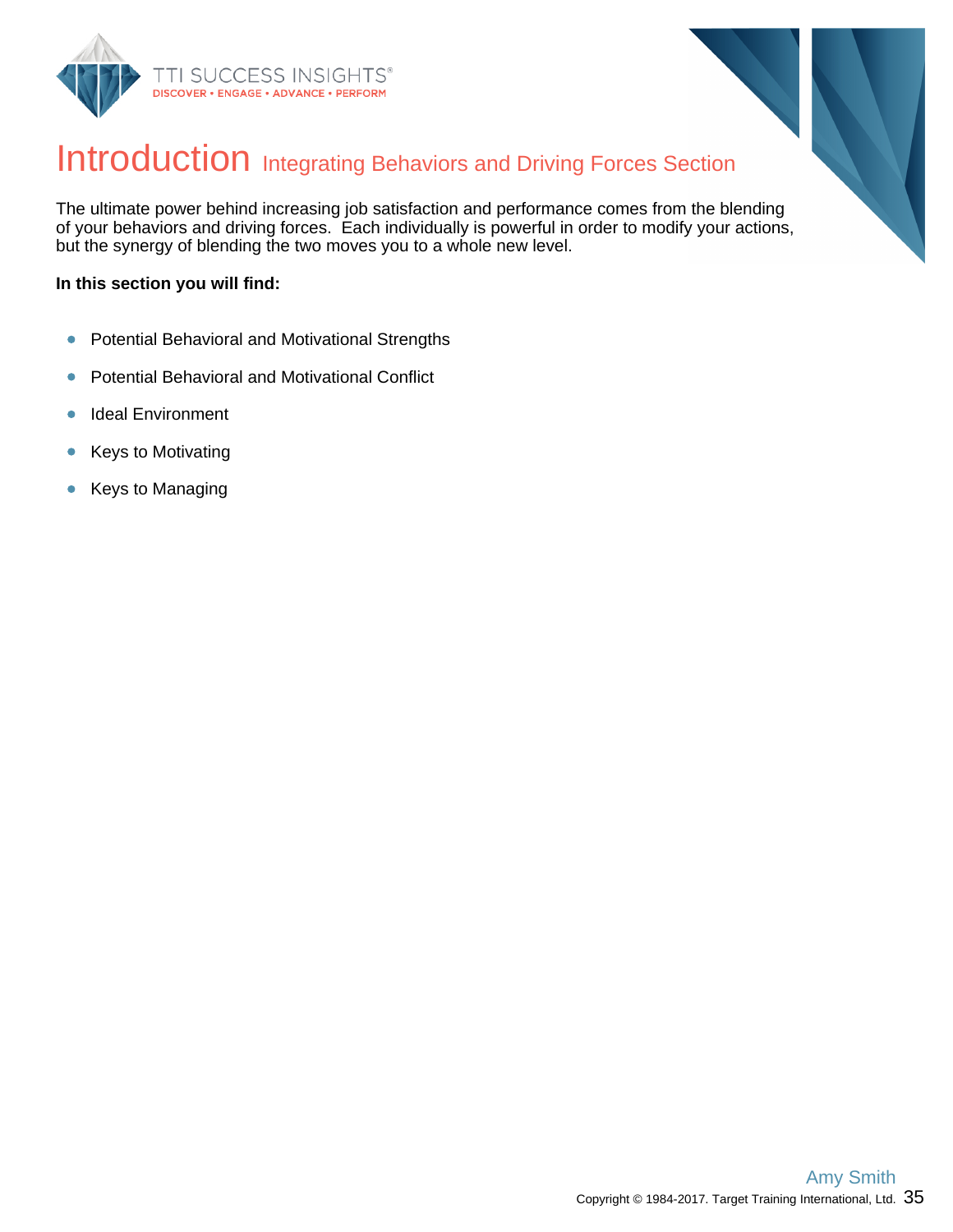

## Potential Behavioral and Motivational **Strengths**

This section describes the potential areas of strengths between Amy's behavioral style and top four driving forces. Identify two to three potential strengths that need to be maximized and rewarded in order to enhance on-the-job satisfaction.

- Sees the details and resources needed to achieve the desired outcome.  $\bullet$
- Offers an objective perspective on how the goal can be obtained.  $\bullet$
- Tends to make decisions based on facts and processes rather than return  $\bullet$ on investment.
- $\bullet$ Brings a good mixture of procedure orientation and creativity.
- She brings extreme detail and precision to the project in order to enhance  $\bullet$ the experience.
- $\bullet$ Lets her work demonstrate her uniqueness, rather than talking about herself.
- $\bullet$ Asks many questions to find the correct answers.
- Detailed and compliant about the research process.  $\bullet$
- Her desire to learn more allows processes to become more effective.  $\bullet$
- Anticipates challenges within the process in order to maximize success.  $\bullet$
- $\bullet$ Helps those who are willing to work for great results through a detailed process.
- Will provide the necessary details to hold others accountable.  $\bullet$

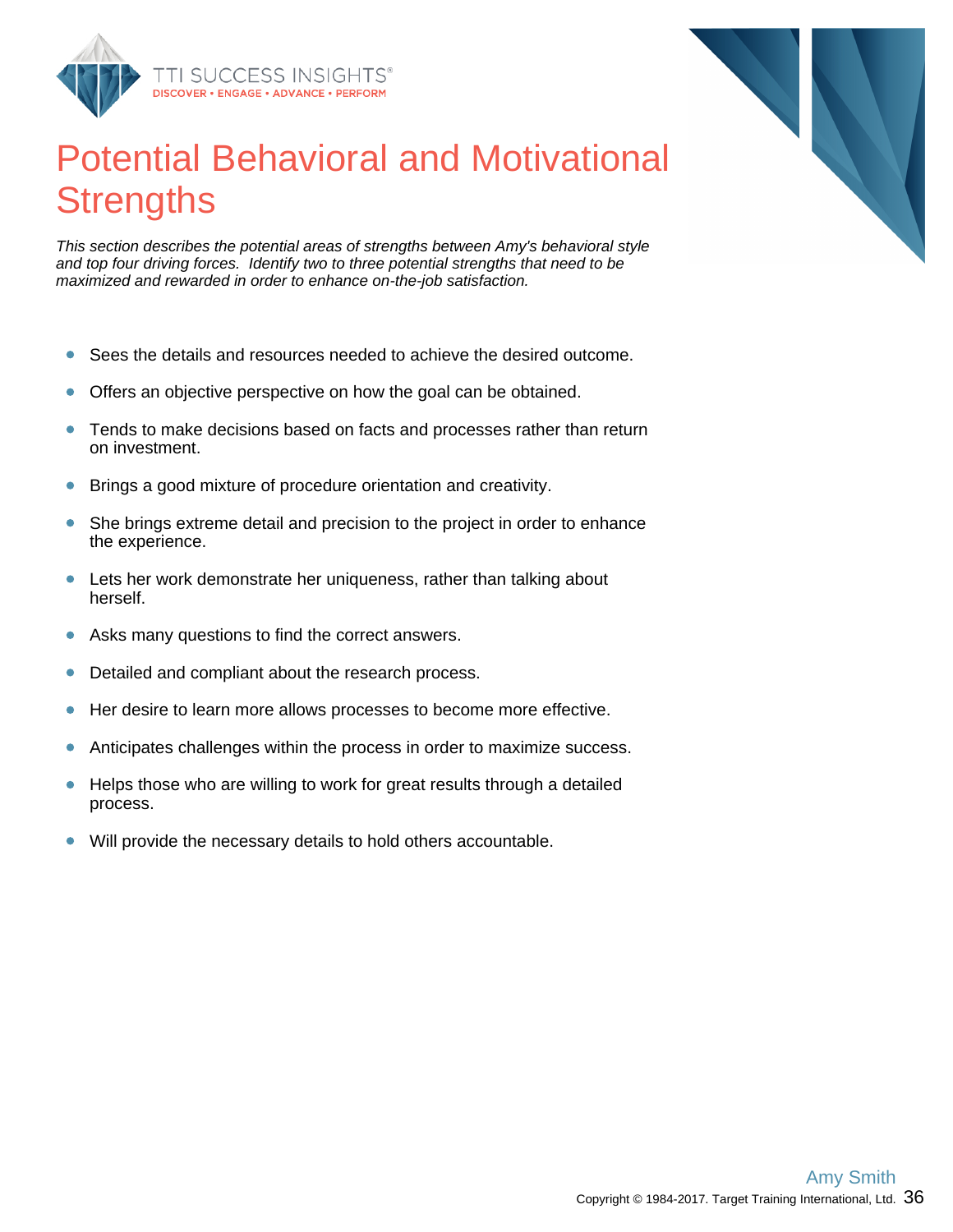

## Potential Behavioral and Motivational **Conflict**

This section describes the potential areas of conflict between Amy's behavioral style and top four driving forces. Identify two to three potential conflicts that need to be minimized in order to enhance on-the-job performance.

- Desires to be seen as selfless, yet is fearful of making mistakes.  $\bullet$
- Calculates every variable, without worrying about the best use of her time.  $\bullet$
- $\bullet$ Will have a desire to accommodate, but will be fearful of failure.
- Her process may not always translate to beauty or creativity.  $\bullet$
- Takes criticism personally and may need time to bounce back.  $\bullet$
- May feel her view is the only way and not see the subjectivity in her  $\bullet$ viewpoint.
- Can be defensive when hard facts are questioned.  $\bullet$
- $\bullet$ Needs data for comfort and curiosity but may experience paralysis by analysis when finishing goals.
- Never enough facts to prove the new theory.  $\bullet$
- $\bullet$ A desire to utilize others is preceded with a tendency to over correct.
- Wants to see results but also has a desire to police the happenings of the  $\bullet$ organization.
- Sets unwanted rules for others, but does so for the good of the company.  $\bullet$

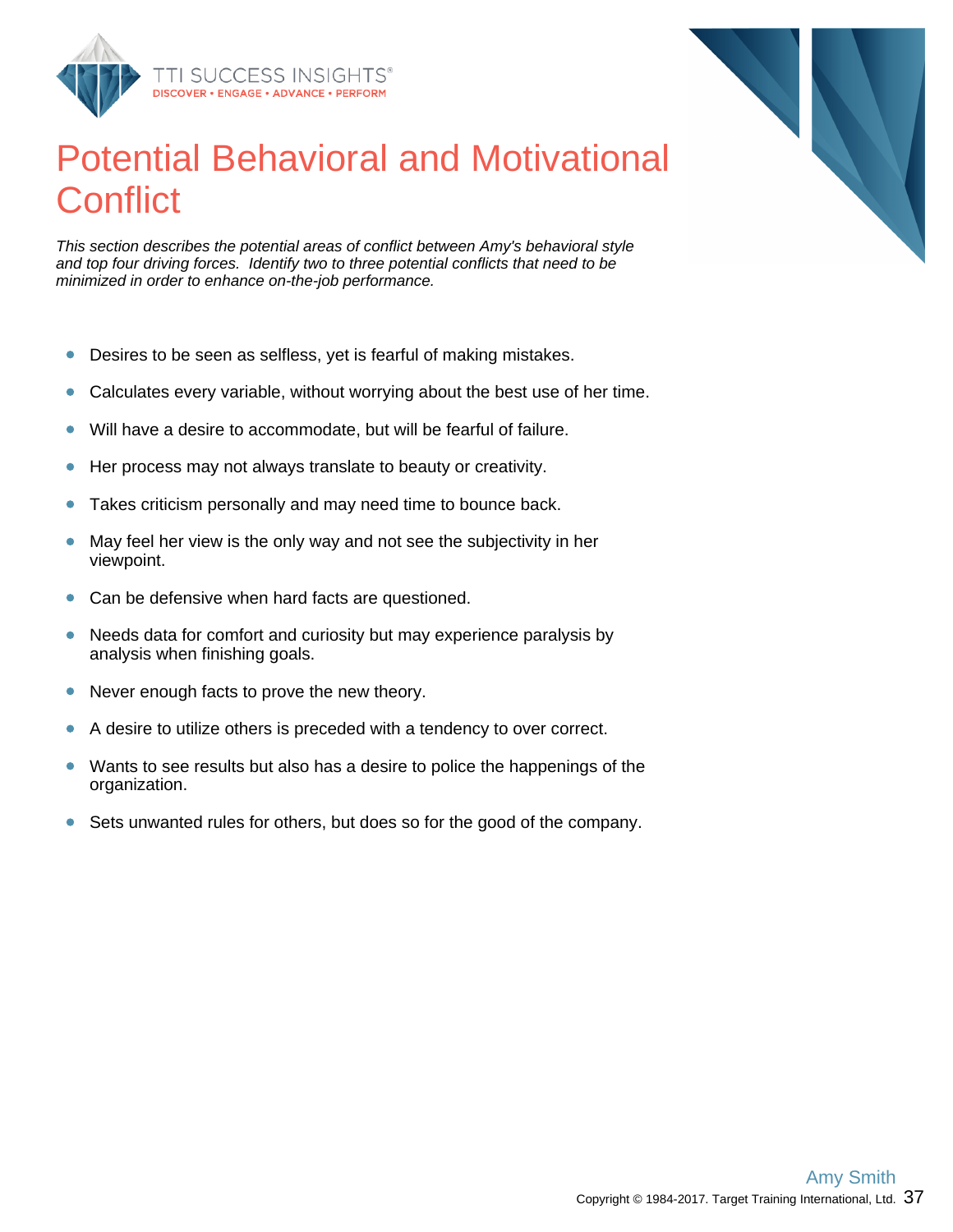

## Ideal Environment

People are more engaged and productive when their work environment matches the statements described in this section. This section identifies the ideal work environment based on Amy's behavioral style and top four driving forces. Use this section to identify specific duties and responsibilities that Amy enjoys.

- $\bullet$ Clearly defined rules, procedures and pathway to meet organizational objectives.
- The ability to achieve goals in a logical and practical manner.  $\bullet$
- $\bullet$ Documented and verifiable explanation of compensation and benefits.
- Permission to cross boundaries in order to achieve personal balance.  $\bullet$
- Rewards for the utilization of facts and data in order to determine a holistic  $\bullet$ direction.
- $\bullet$ An environment where attention to detail in the creative process is rewarded.
- Appreciation for the process of gathering data in order to avoid mistakes.  $\bullet$
- $\bullet$ An environment where being prepared for meetings is rewarded.
- The ability to return to the table with more information in order to present  $\bullet$ the case.
- $\bullet$ Have resources and tools in proper order to help like-minded and precise people.
- $\bullet$ The opportunity to be objective and diligent in her quest to achieve a desired outcome.
- Provide functional ways to help motivated people achieve results.  $\bullet$

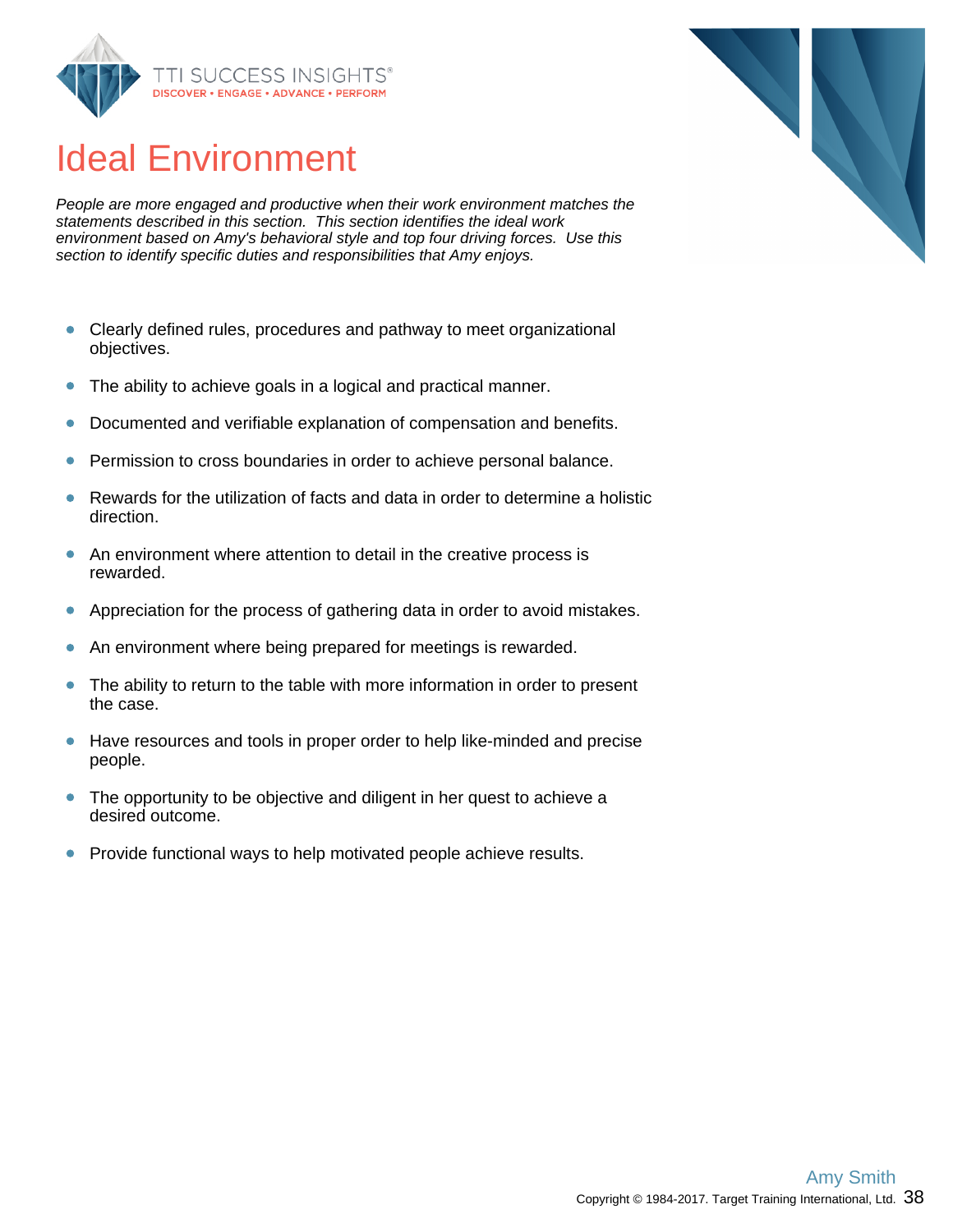

## Keys to Motivating

All people are different and motivated in various ways. This section of the report was produced by analyzing Amy's driving forces. Review each statement produced in this section with Amy and highlight those that are present "wants."

### Amy wants:

- Documented processes to follow that have previous evidence of achieving  $\bullet$ organizational results.
- $\bullet$ The understanding from management that the process can be more important than the result.
- Documentation of the project to complete organizational goals.  $\bullet$
- To have charts and information attractively displayed for the purpose of  $\bullet$ function.
- The ability to base company morale initiatives on facts and data.  $\bullet$
- The opportunity to put systems and processes in place to support the  $\bullet$ balance and workings of the organization.
- To be on the team that creates new procedures in order to ensure minimal  $\bullet$ risk and high standards.
- All background information detailed on the process in order to ensure they  $\bullet$ are correct.
- $\bullet$ Access to all necessary information and instruction manuals in order to do things right.
- $\bullet$ The information and facts necessary to help others achieve organizational goals.
- $\bullet$ The organization to maintain rules and procedures when assisting those who are willing to work toward organizational goals.
- $\bullet$ Accountability for the desired outcomes.

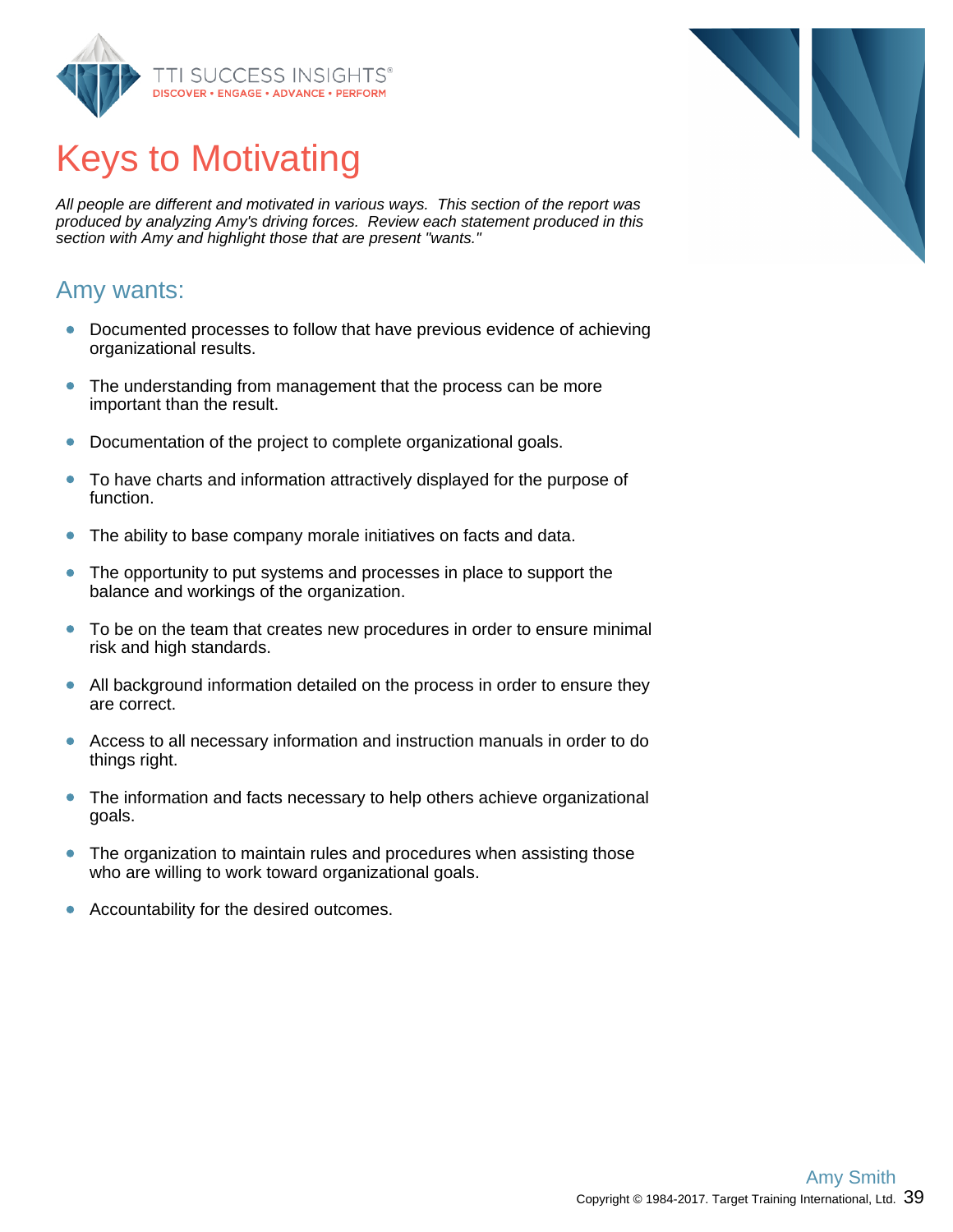

## Keys to Managing

This section discusses the needs which must be met in order for Amy to perform at an optimum level. Some needs can be met by herself, while management must provide for others. It is difficult for a person to enter a motivational environment when that person's basic management needs have not been fulfilled. Review the list with Amy and identify 3 or 4 statements that are most important to her. This allows Amy to participate in forming her own personal management plan.

### Amy needs:

- A manager that understands that communication will be factual and people-oriented.
- Time provided for reviewing the procedure and/or systems behind the new  $\bullet$ project or opportunity.
- $\bullet$ Assistance in recognizing the balance between perfection and doing what needs to be done.
- A manager who will hold others accountable to company expectations and policies.
- A manager that appreciates the balance in regards to her suggestions.  $\bullet$
- Opportunities to express concerns regarding organizational unity.  $\bullet$
- To make presentations on information gained in a palatable manner  $\bullet$ depending on the given audience.
- To understand that too much detail may prevent ideas from moving  $\bullet$ forward.
- Access to appropriate resources and tools for learning new information within the organizational framework.
- To be involved in determining how new procedures may enhance people's productivity.
- $\bullet$ A manager that applies all rules to drive the business.
- $\bullet$ To be positioned as the champion on procedures and to help others utilize them.

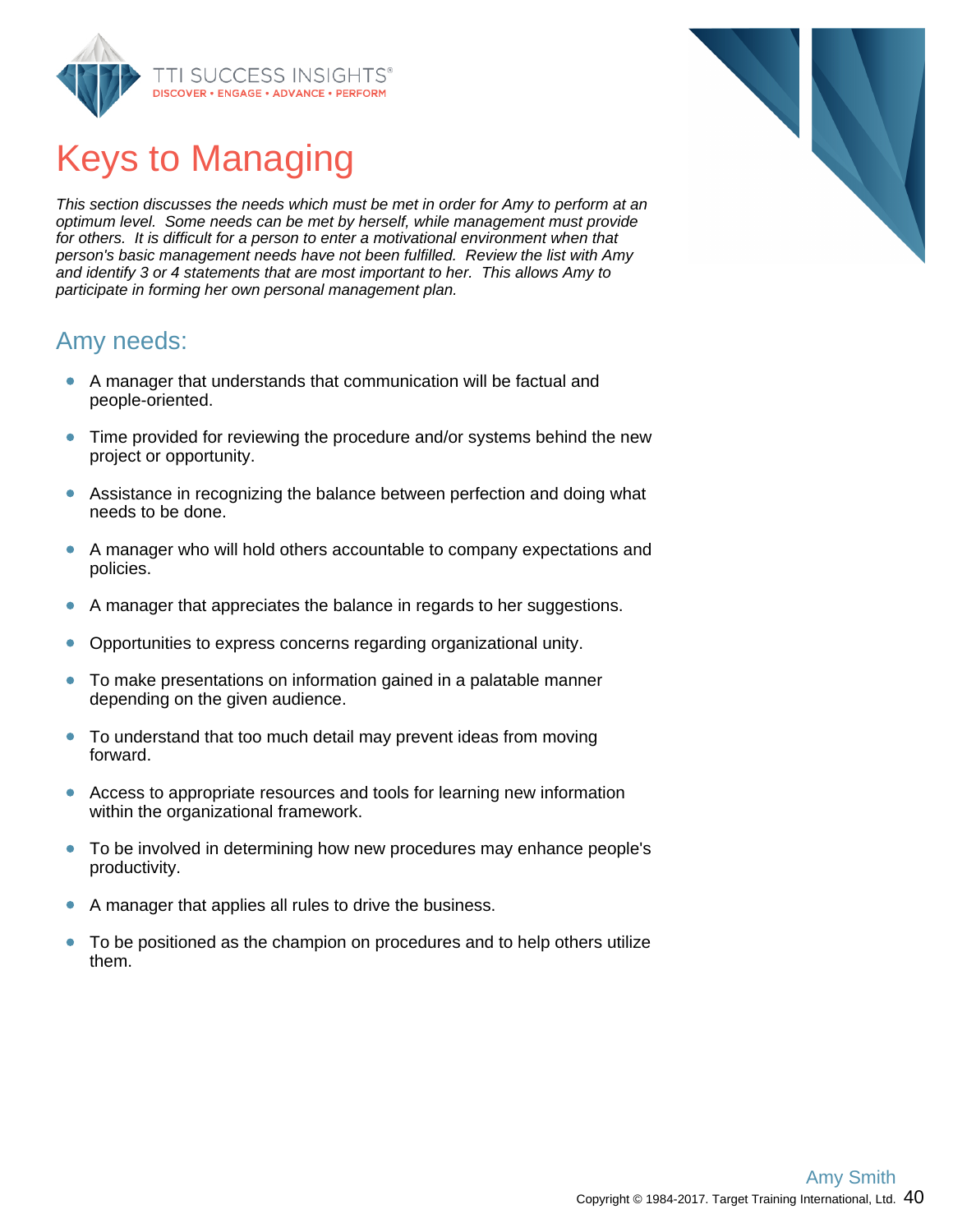

## Action Plan

#### **Professional Development**

1. I learned the following behaviors contribute positively to increasing my professional effectiveness: (list 1-3)

2. My report uncovered the following behaviors I need to modify or adjust to make me more effective in my career: (list 1-3)

3. When I make changes to these behaviors, they will have the following impact on my career:

4. I will make the following changes to my behavior, and I will implement them by \_\_\_\_\_\_\_\_\_\_\_\_: